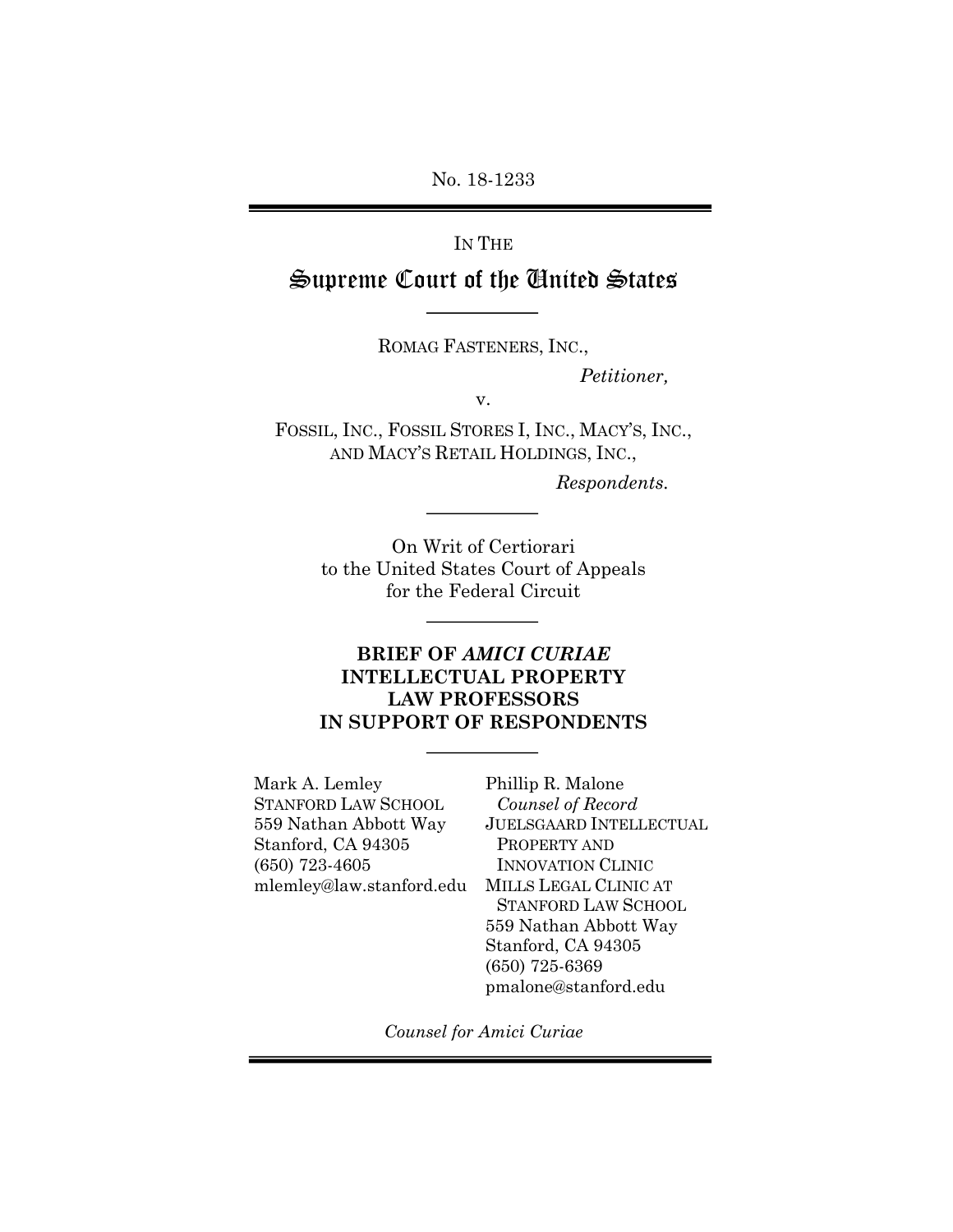## **TABLE OF CONTENTS**

| TRADITIONAL "PRINCIPLES OF EQUITY"<br>I.<br>INCORPORATED IN THE LANHAM ACT<br>REQUIRE WILLFULNESS AS A<br>PREREQUISITE FOR DISGORGEMENT OF |  |
|--------------------------------------------------------------------------------------------------------------------------------------------|--|
| A. Profit Disgorgement Originated As a<br>Remedy in English Equity Courts and<br>Required Proof of Fraudulent Intent  3                    |  |
| B. The Willfulness Requirement Persisted as<br>Trademark Jurisprudence Evolved<br>During the Late 19th and Early 20th                      |  |
| When the Lanham Act Was Adopted,<br>C.<br>Well-Established Equitable Principles<br>Required Willfulness for Recovery of                    |  |
| THE 1999 AMENDMENT TO § 1117(a) DID<br>II.<br>NOT ALTER THIS WELL-ESTABLISHED<br>WILLFULNESS REQUIREMENT  10                               |  |
| A. Congress Amended $\S 1117(a)$ to Correct an<br>Earlier Omission, Not to Overturn<br>Longstanding Equitable Principles                   |  |
| Congress Gave No Indication That It<br><b>B.</b><br>Intended the Amendment to Eliminate the<br>Willfulness<br>Well-Established             |  |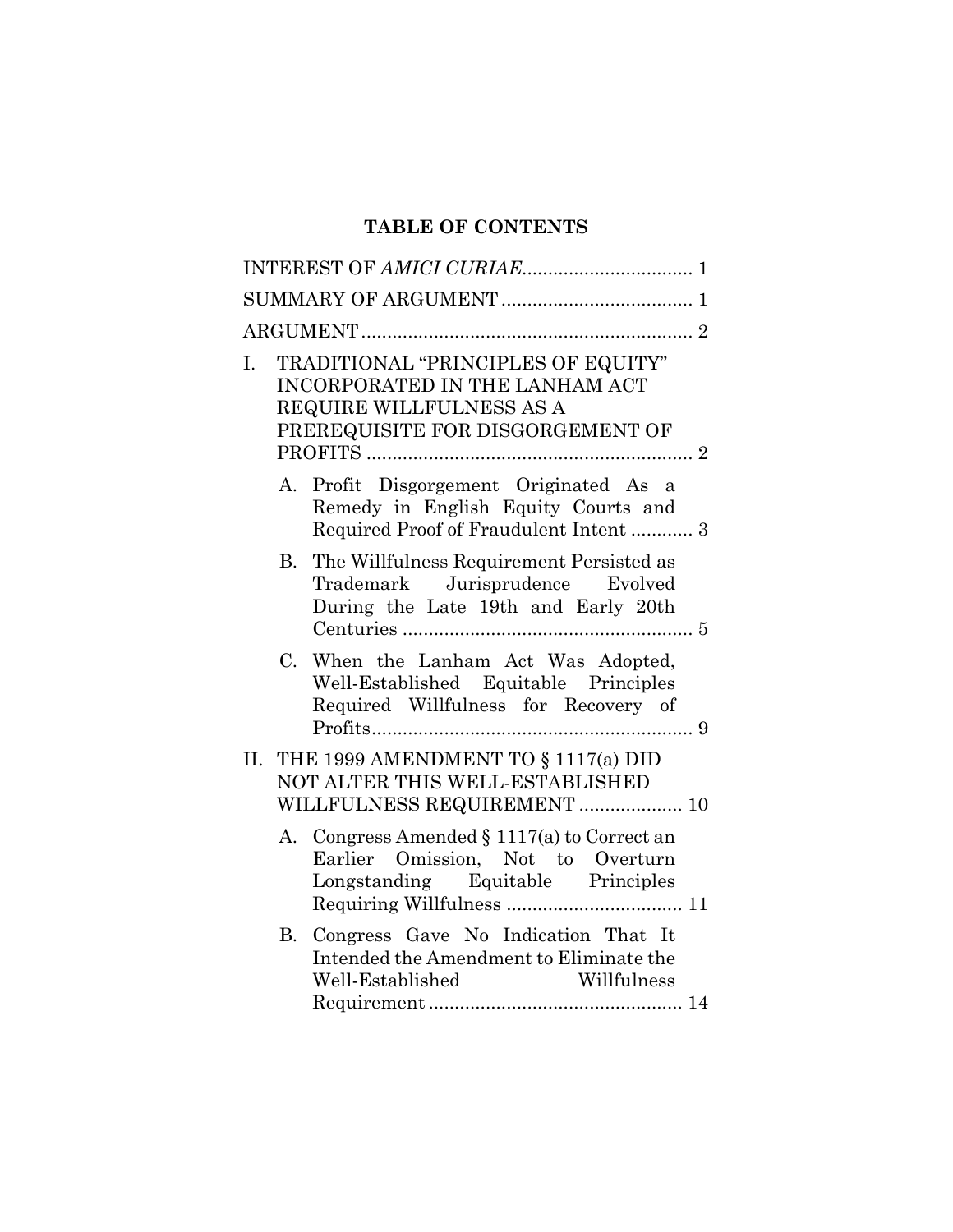| C. The Plain Text of $\S 1117(a)$ Supports a<br>Continued Willfulness Requirement 16 |
|--------------------------------------------------------------------------------------|
| <b>III. SOUND POLICY REASONS SUPPORT</b>                                             |
| CONTINUING TO REQUIRE                                                                |
| WILLFULNESS AS A PREREQUISITE FOR                                                    |
|                                                                                      |
|                                                                                      |
|                                                                                      |

ii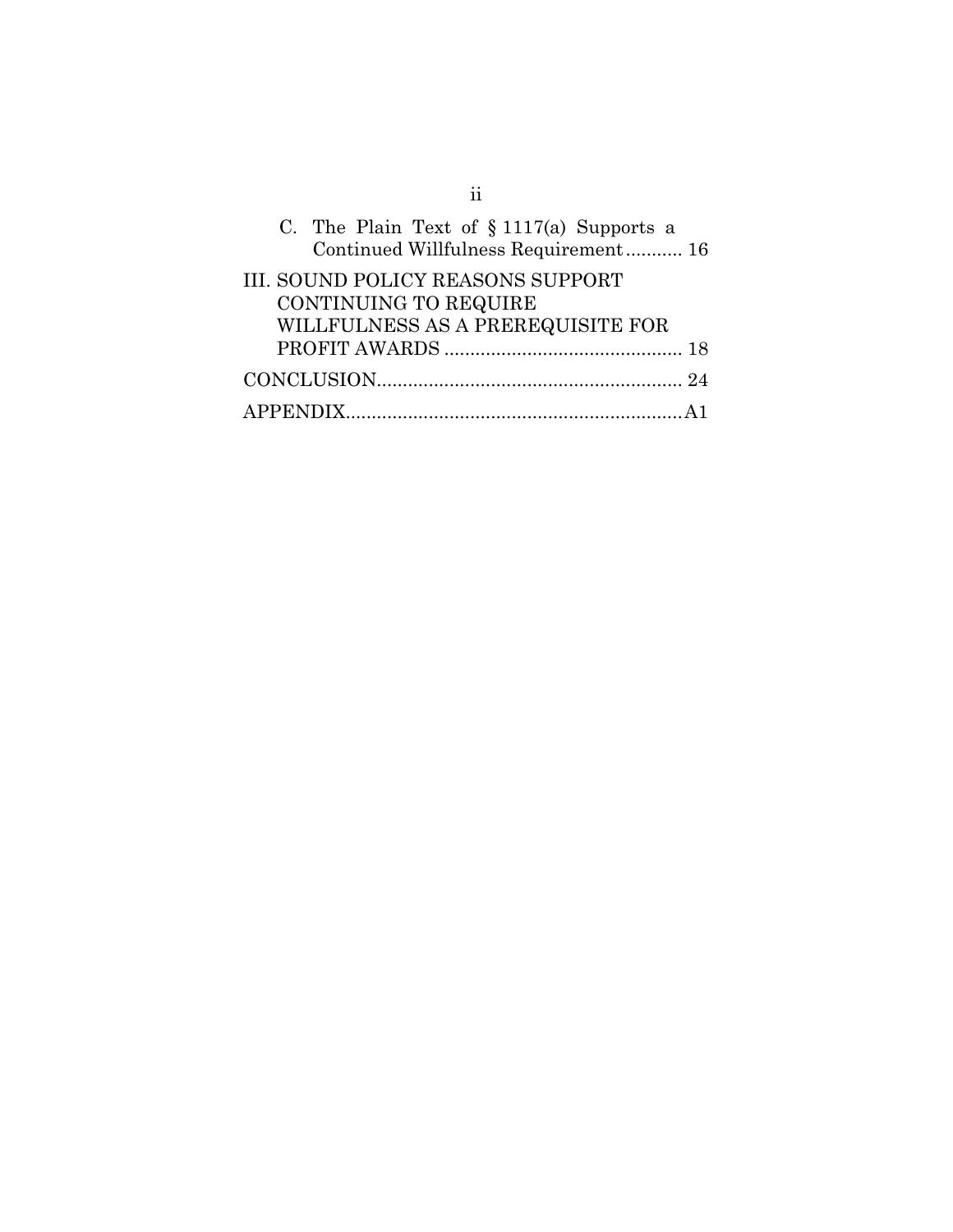## **TABLE OF AUTHORITIES**

# **Cases Page(s)**

| ALPO Petfoods, Inc. v. Ralston Purina Co., 913           |
|----------------------------------------------------------|
|                                                          |
|                                                          |
|                                                          |
| Cartier v. Carlile, 31 Beav. 292, 54 Eng. Rep.           |
| Champion Spark Plug Co. v. Sanders, 331 U.S.             |
| Cook City. v. United States ex rel. Chandler, 538        |
| Davis v. Michigan Dept. of Treasury, 489 U.S.            |
| Dir. of Revenue v. CoBank ACB, 531 U.S. 316              |
| eBay Inc. v. MercExhange, L.L.C., 547 U.S. 388           |
| El Modelo Cigar Mfg. Co. v. Gato, 7 So. 23 (Fla.         |
| FDA v. Brown & Williamson Tobacco Corp., 529             |
| Foxtrap Inc v. Foxtrap, Inc., 671 F.2d 636 (D.C.         |
| Hamilton-Brown Shoe Co. v. Wolf Bros. & Co.,             |
| Helsinn Healthcare S.A. v. Teva Pharm. USA,              |
| <i>Hogg v. Kirby</i> , 8 Ves. Jun. 215, 32 Eng. Rep. 336 |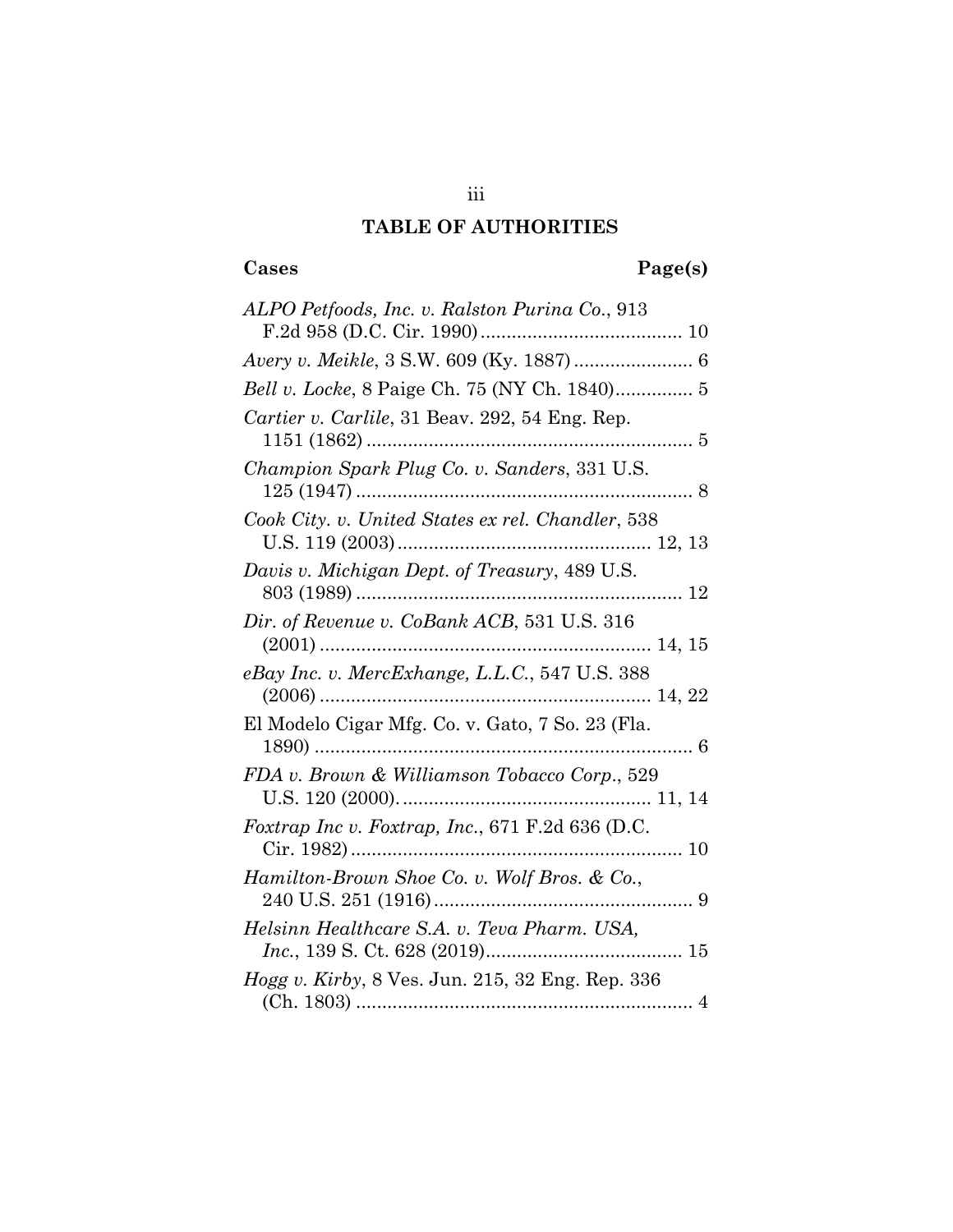| <i>Ibanez v. Hong Kong Banking Corp., 246 U.S.</i> |
|----------------------------------------------------|
| J.G v. Sandforth, Cory's Entries, BL MS.           |
| Lawrence Mfg. Co. v. Tennessee Mfg. Co., 138       |
| Mishawaka Rubber Manufacturing Co. v. S.S.         |
| Regis v. Jaynes, 191 Mass. 245 (Mass. 1906) 6, 9   |
| Southern v. How, Popham's Reports 143 (1618)  3    |
| Straus v. Notaseme Hosiery Co., 240 U.S. 179       |
| Taylor v. Carpenter, 11 Paige Ch. 292 (NY Ch.      |
| United States v. Madigan, 300 U.S. 500 (1937) 14   |
| United States v. Munday, 222 U.S. 175 (1911)  15   |
| United States v. O'Brien,                          |
| Weinberger v. Romero-Barcelo, 456 U.S. 305         |
| Whitman v. Am. Trucking Ass'ns, 531 U.S. 457       |

## **Statutes**

| Federal Trademark Dilution Act of 1995, Pub. L. |  |
|-------------------------------------------------|--|
| No. 104-98, 109 Stat. 98 (1996)  14, 16         |  |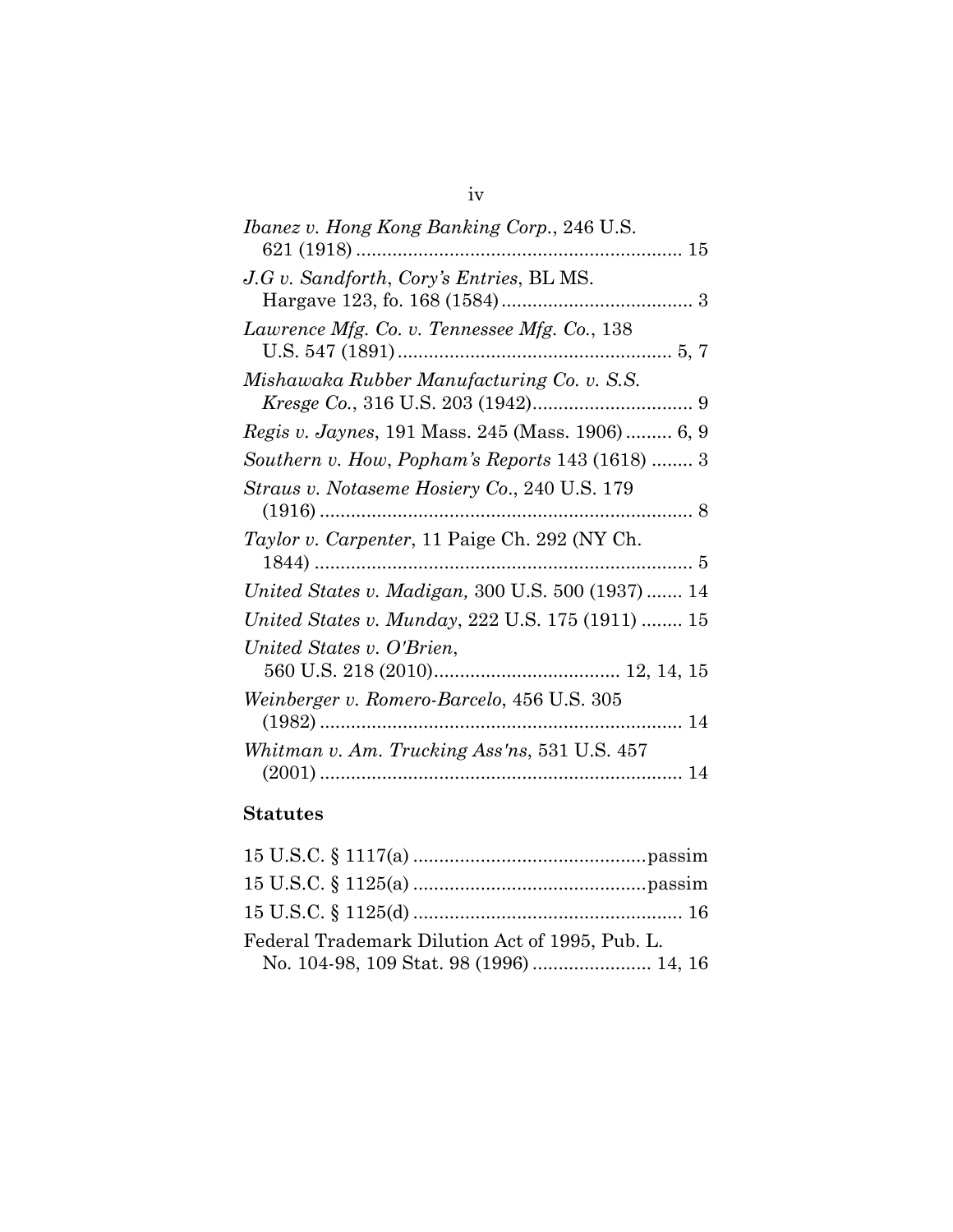| Trademark Amendments Act of 1999, Pub. L. |  |
|-------------------------------------------|--|
|                                           |  |

# **Other Authorities**

| A. Scalia & B. Garner, Reading Law 331 (2012) 19                                                               |
|----------------------------------------------------------------------------------------------------------------|
| Francis H. Upton, A Treatise on the Law of                                                                     |
| Glynn S. Lunney, Jr., Two-Tiered Trademark,                                                                    |
| James M. Koelemay, Monetary Relief for<br>Trademark Infringement under the Lanham                              |
| Kenneth L. Port, Trademark Extortion: The End<br>of Trademark Law, 65 Wash. & Lee L. Rev.<br>27<br>585, 588-91 |
| Leah Chan Grinvald, Shaming Trademark                                                                          |
| Mark A. Lemley, Fame, Parody, and Policing in<br>Trademark Law, 2019 Mich. St. L. Rev. 1, 2 27                 |
| Mark A. Thurmon, <i>Confusion Codified: Why</i><br>Trademark Remedies Make No Sense, 17 J.                     |
| Mark P. McKenna, The Normative Foundations<br>of Trademark Law, 82 Notre Dame L. Rev.                          |
| RESTATEMENT (THIRD) OF RESTITUTION AND                                                                         |
| <b>RESTATEMENT (THIRD) OF UNFAIR COMPETITION 12, 25</b>                                                        |
| See H.R. Rep. No. 106-250 (1999)  16                                                                           |
| William McGeveran, Rethinking Trademark<br>Fair Use, 94 IOWA L. REV. 49, 52 (2008) 28                          |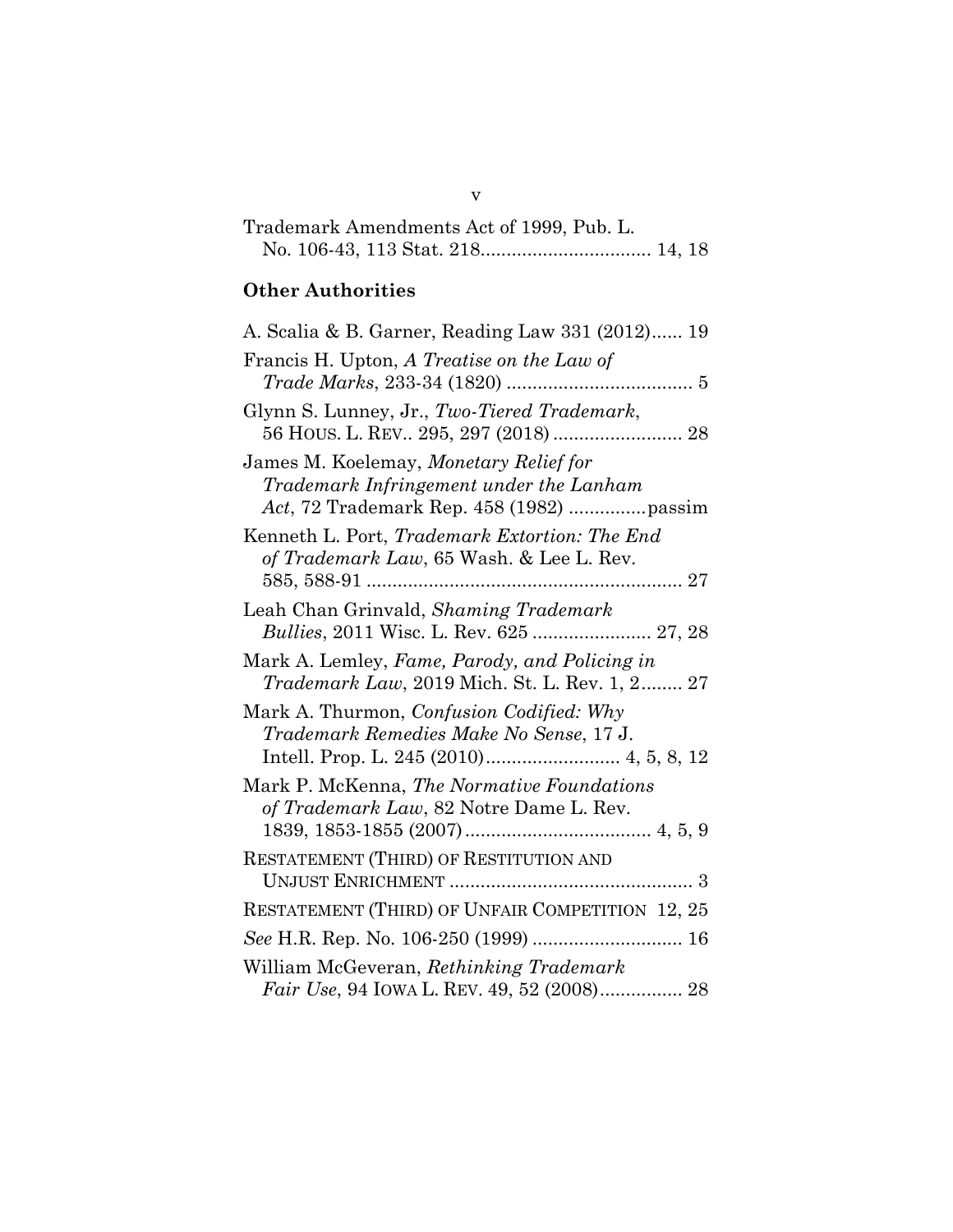#### **INTEREST OF** *AMICI CURIAE*

*Amici* are intellectual property law professors from law schools throughout the United States who regularly teach, research, and write about trademark law and remedies. Amici have no direct financial interest in the parties to or the outcome of this case. They do share a professional and academic interest in ensuring that trademark law develops in a way that furthers the purposes of a balanced trademark system.<sup>1</sup>

A full list of *amici* can be found in the Appendix.

#### **SUMMARY OF ARGUMENT**

For centuries, the equitable remedy of disgorgement of a defendant's profits has required that a tort defendant is a conscious wrongdoer. That has been true in equity jurisprudence generally, and it has been true in trademark infringement cases both before and after the adoption of the Lanham Act in 1946. Congress incorporated this tradition in the Lanham Act by providing for trademark infringement remedies "subject to the principles of equity."

The subsequent adoption of a new and separate law covering trademark dilution did not alter the requirements of equity. Congress's codification of trademark dilution law made explicit the requirement

<sup>&</sup>lt;sup>1</sup> The parties have granted blanket consent for the filing of this brief. No counsel for a party authored this brief in whole or in part, and no party or counsel for a party made a monetary contribution intended to fund its preparation or submission. No person, other than *amici* or their counsel, made a monetary contribution to the preparation or submission of this brief.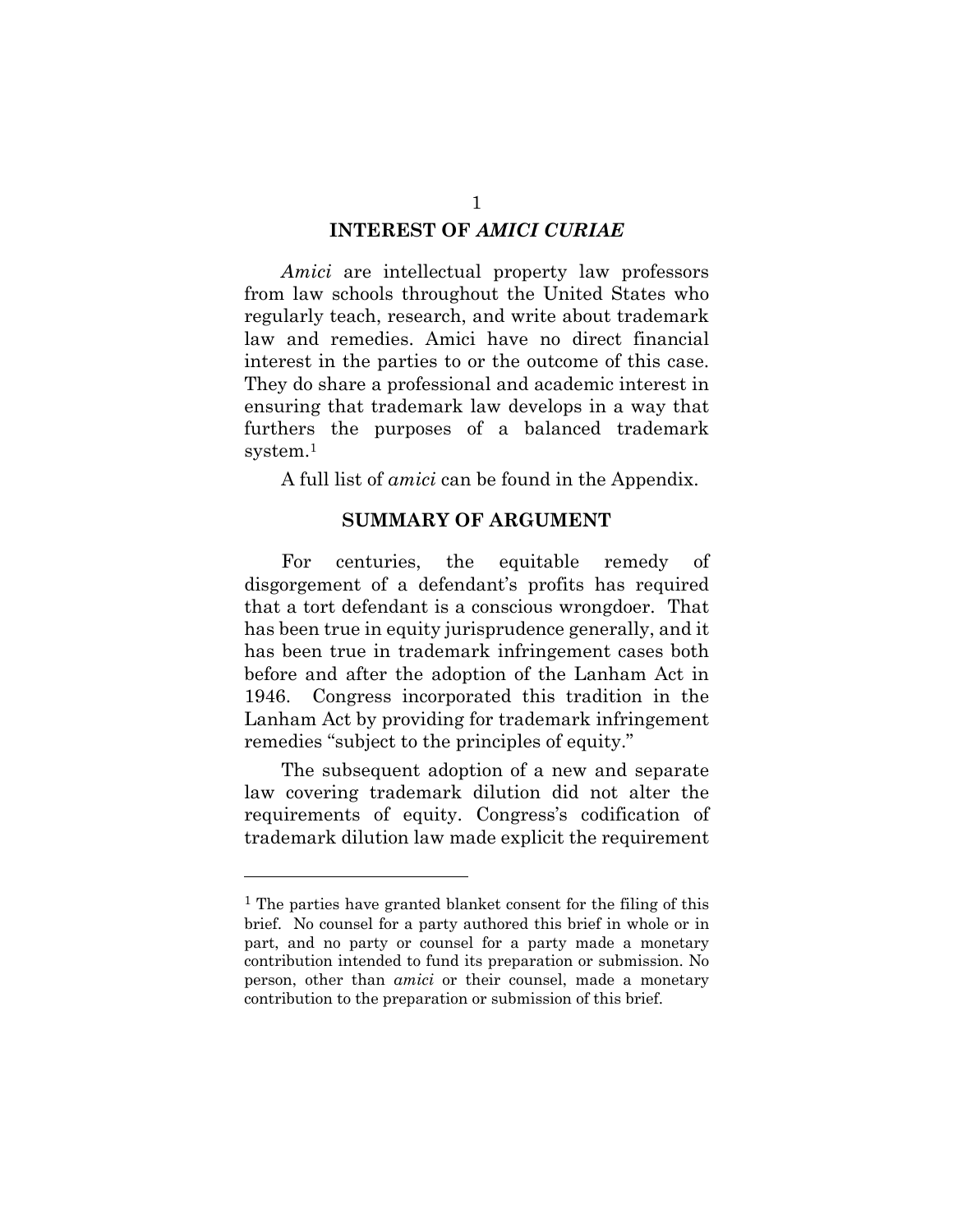that monetary recovery required proof of willful dilution. In so doing, Congress should not be understood to have *sub silentio* overruled centuries of remedies jurisprudence in non-dilution trademark infringement contexts. To read the statute otherwise would ignore Congressional intent, misread the plain meaning of the statute, violate canons of statutory interpretation designed to avoid just such unintended results, and upend the policies of trademark remedies.

#### **ARGUMENT**

#### I. TRADITIONAL "PRINCIPLES OF EQUITY" INCORPORATED IN THE LANHAM ACT REQUIRE WILLFULNESS AS A PREREQUISITE FOR DISGORGEMENT OF PROFITS

The plain text of the Lanham Act is clear: entitlement to monetary recovery for trademark infringement, including defendant's profits, is "subject to the principles of equity." 15 U.S.C. § 1117(a). Understanding §1117(a) and its substantive limitations on profit awards therefore depends on understanding traditional principles developed by equity courts up to the time of the Lanham Act's adoption. *See* James M. Koelemay, *Monetary Relief for Trademark Infringement under the Lanham Act*, 72 Trademark Rep. 458, 460 (1982) ("An understanding of the history of the remedies for trademark infringement is a necessary foundation for understanding Section 35.").

The history of equity jurisprudence as applied to trademark profit remedies reveals that virtually all courts in all eras required (or, in some cases early on,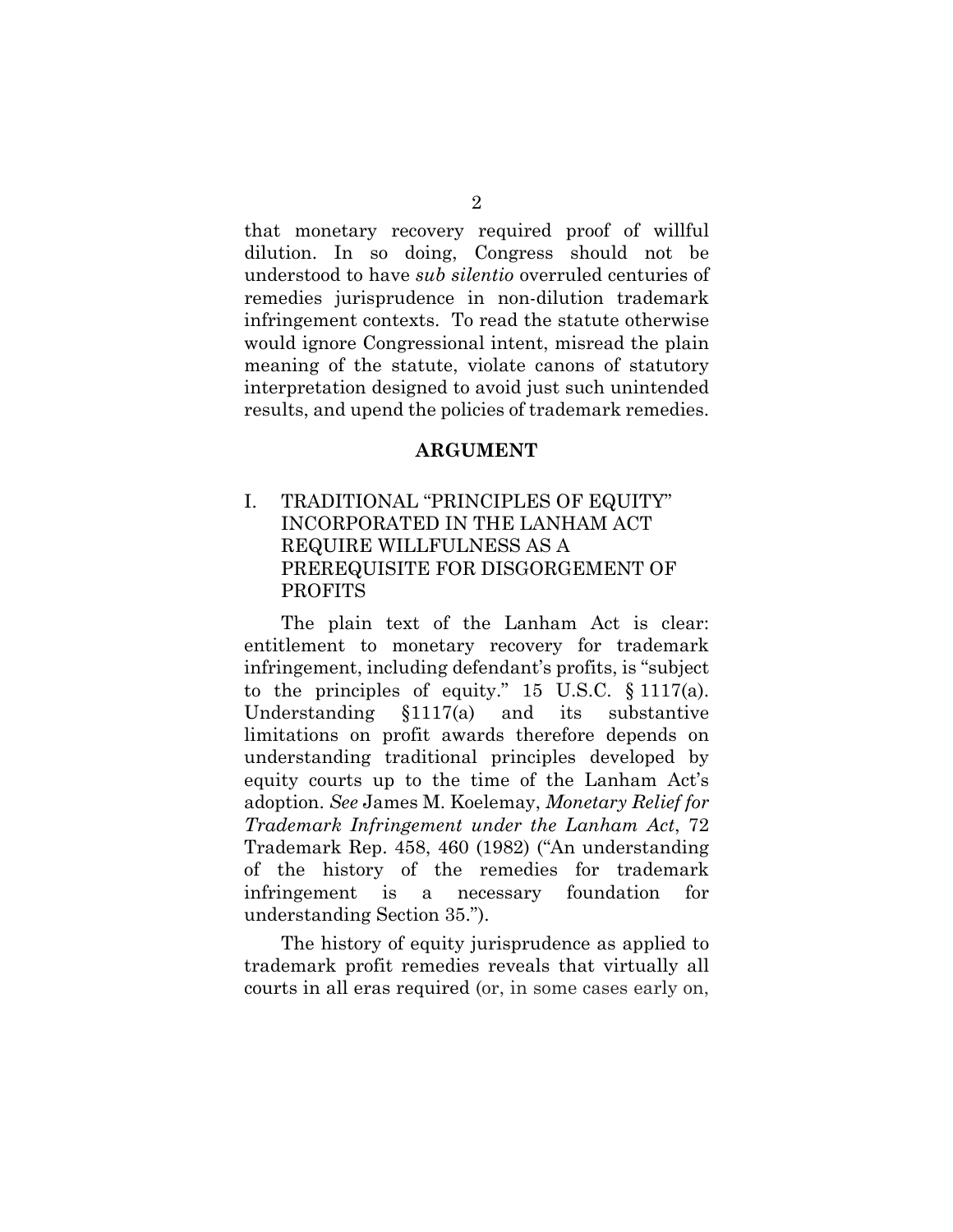presumed) some form of bad faith before a plaintiff was entitled to an accounting for profits. Indeed, willfulness has been a longstanding requirement for an award of profits in equity generally. *Compare*  RESTATEMENT (THIRD) OF RESTITUTION AND UNJUST ENRICHMENT § 51(4) (disgorgement liability for "conscious wrongdoers" and defaulting fiduciaries), with *id.* sec. 50 (more conservative measures of restitution for "innocent recipients" of benefits to which they are not entitled).

#### A. Profit Disgorgement Originated As a Remedy in English Equity Courts and Required Proof of Fraudulent Intent

Common law trademark jurisprudence first emerged in England beginning in the sixteenth and seventeenth centuries. Initially, plaintiffs could only pursue their claims in courts of law as a writ of deceit; the standard for such cases was fraud. *See, e.g.*, *J.G v. Sandforth*, *Cory's Entries*, BL MS. Hargave 123, fo. 168 (1584); *Southern v. How*, *Popham's Reports* 143 (1618). In order to recover damages in actions at law, plaintiffs had to prove lost sales due to the trade diversion that resulted from the infringement. Mark A. Thurmon, *Confusion Codified: Why Trademark Remedies Make No Sense*, 17 J. Intell. Prop. L. 245, 260-61 (2010). Deceived consumers could also bring a case under the same writ. Mark P. McKenna, *The Normative Foundations of Trademark Law*, 82 Notre Dame L. Rev. 1839, 1853-1855 (2007).

Equity courts did not begin entertaining trademark cases until the early nineteenth century. Plaintiffs turned to equity because they were having a difficult time establishing damages and diverted trade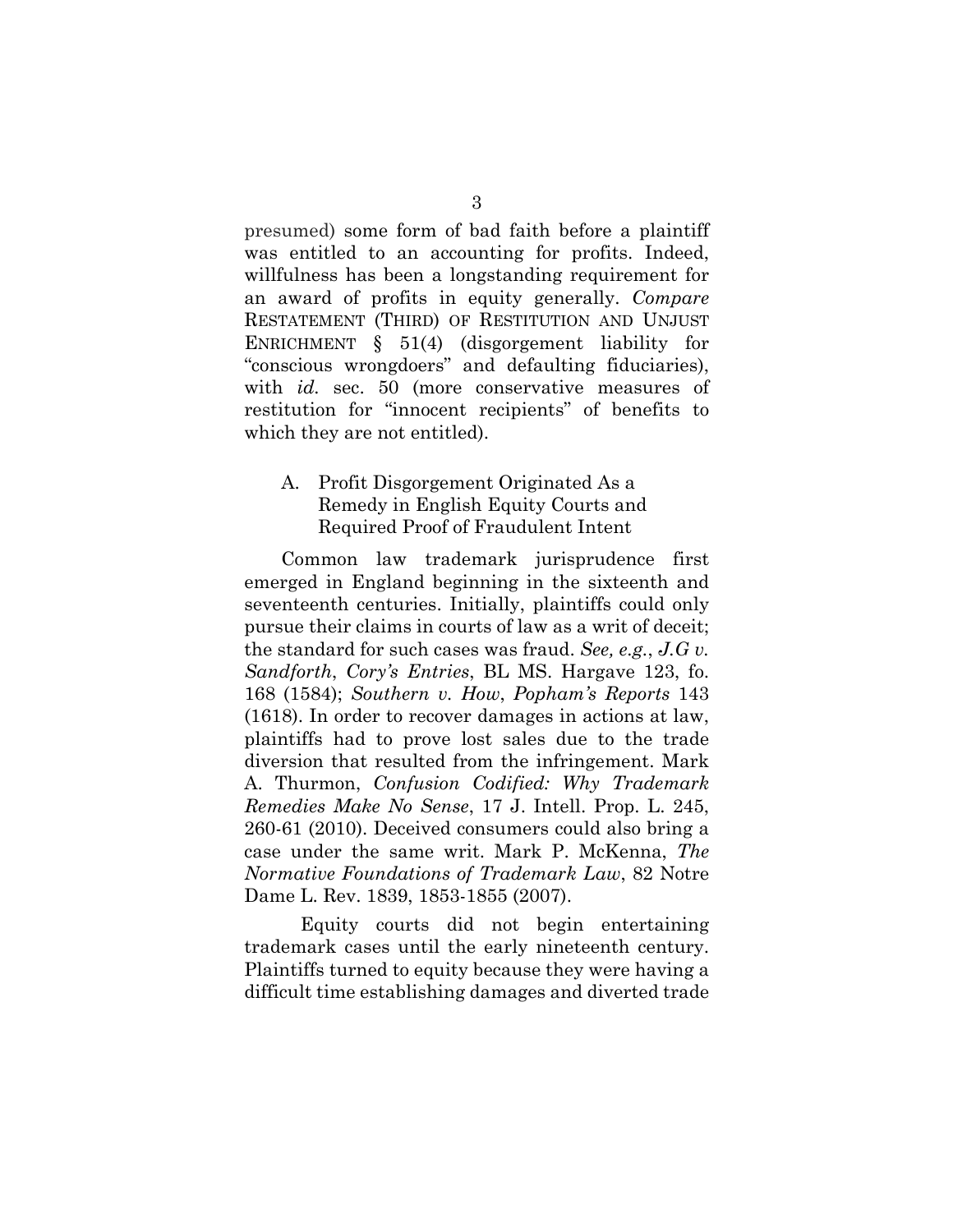in actions at law. The difficulty of proving damages moved equity courts to intervene to provide injunctive relief. *Hogg v. Kirby*, 8 Ves. Jun. 215, 223, 32 Eng. Rep. 336, 339 (Ch. 1803) ("A Court of Equity is these cases is not content with an action for damages; for it is nearly impossible to know the extent of the damage . . ."). Because equity courts conceptualized trademark infringement as a trespass on property rights, the availability of *injunctive relief* did not turn on whether the defendant acted with fraudulent intent; the plaintiff only had to demonstrate substantially exclusive use. McKenna, *supra*, at 1856.

English Chancellors did recognize that an accounting for profits was an additional remedy available to plaintiffs in equity. *Hogg*, 32 Eng. Rep. at 339. Nevertheless, equity courts largely refrained from awarding both injunctive relief and profit disgorgement for decades because of the interplay between actions at law and equity. Thurmon, *supra*, at 266-67. Plaintiffs could technically receive complete relief if they prevailed in both their legal and equity actions and could successfully prove actual damages.

Because it was difficult to prove damages at law given the unavailability of discovery at the time, equity actions soon became the favored path for trademark plaintiffs, who increasingly did not bring an action at law at all. In the face of this development, equity courts sought to award plaintiffs complete relief in a single action to avoid redundant suits. Koelemay, *supra* at 467; Francis H. Upton, *A Treatise on the Law of Trade Marks*, 233-34 (1820). In accordance with the maxim that "equity follows the law," equity courts required that plaintiffs establish fraudulent intent (the standard for a writ of deceit) before they awarded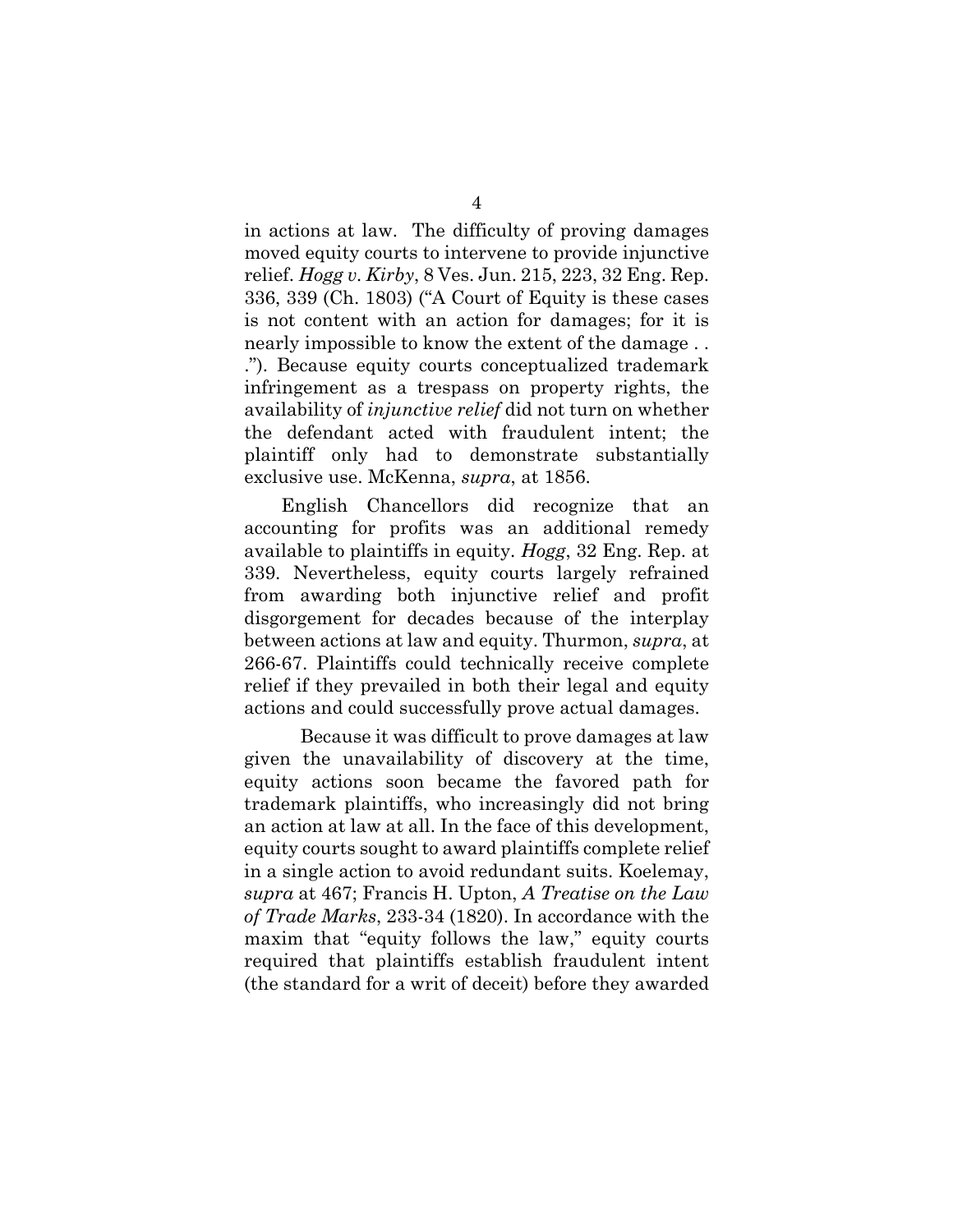defendant's profits. *See, e.g., Cartier v. Carlile*, 31 Beav. 292, 297, 54 Eng. Rep. 1151, 1153 (1862) (if plaintiff "cannot recover at law, he ought not to recover in equity"); *Taylor v. Carpenter*, 11 Paige Ch. 292 (NY Ch. 1844) (case referred to a Master for an accounting for profits after defendant's fraudulent intent was established).

Thus, by the nineteenth century, the basic framework for trademark remedies was established. Plaintiffs could recover damages in actions at law. The inquiry there was centered on the harms suffered due to trade diversion and loss of good will resulting from defendant's fraud. At equity, plaintiffs could obtain an injunction without proving intent, but an accounting or disgorgement of defendant's profits required a showing of wrongful intent.

American trademark remedies jurisprudence in this era largely tracked these developments in English courts. *See, e.g., Bell v. Locke*, 8 Paige Ch. 75, 76-77 (NY Ch. 1840) (citing English equity cases and recognizing the right to injunctive relief on theories of fraudulent intent and public deception but finding that defendants did not act with deceit); *cf. Lawrence Mfg. Co. v. Tennessee Mfg. Co.*, 138 U.S. 547, 548-49 (1891) (indicating that equity courts had jurisdiction over trademark cases on the basis of protecting plaintiffs' property rights).

#### B. The Willfulness Requirement Persisted as Trademark Jurisprudence Evolved During the Late 19th and Early 20th Centuries

Early equity jurisprudence around profit disgorgement was clear-cut: fraudulent intent had to be shown before an accounting for profits could be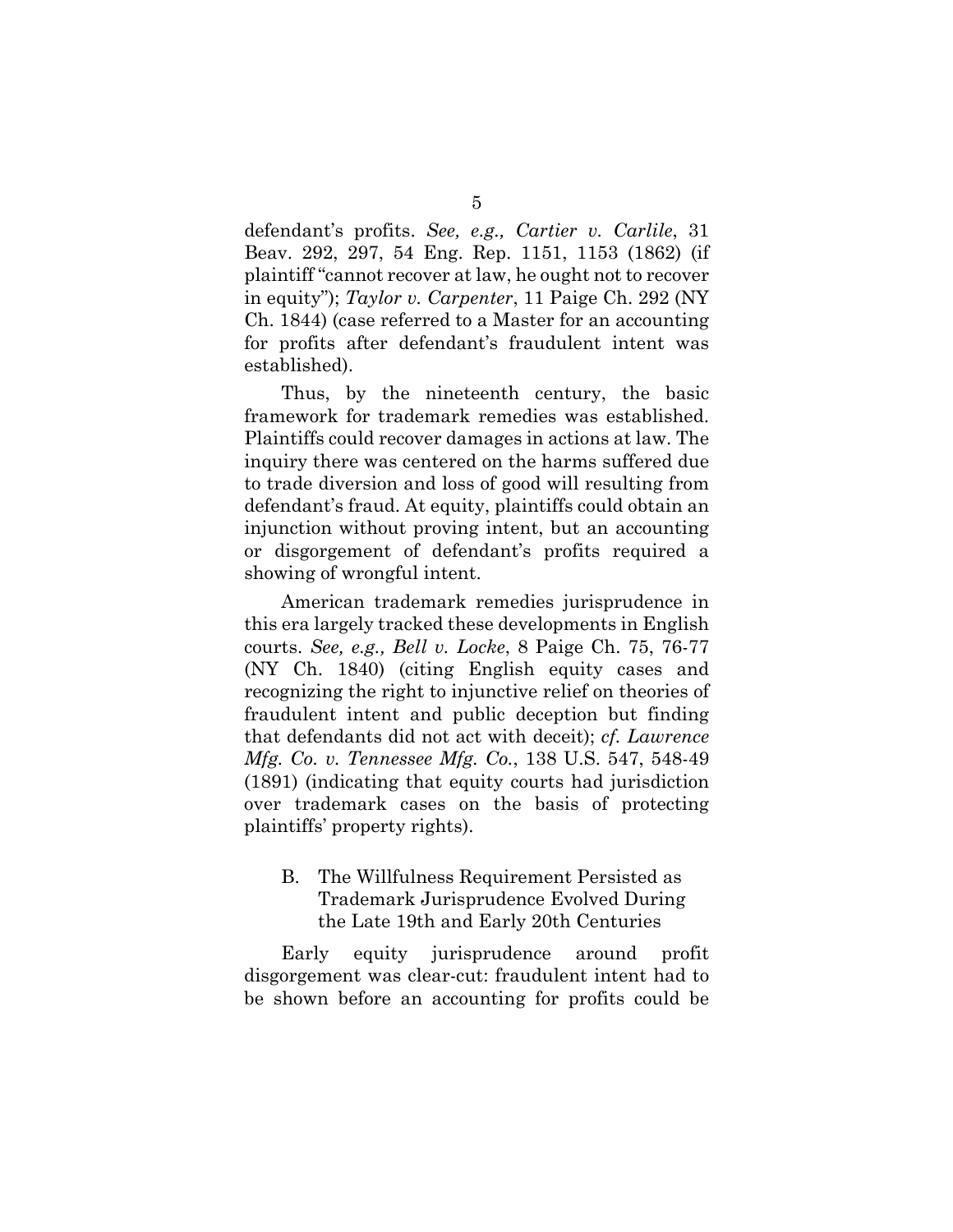awarded. Developments during the late 19th and early 20th centuries added complexity and at times unclear and ambiguous reasoning. But in the end, willfulness remained a requirement for profit disgorgement in the vast majority of courts.

1. While equity courts began awarding profit disgorgement as an alternative monetary remedy to damages at law, developments in the late nineteenth century led American equity courts to start awarding both damages and disgorgement in trademark cases. *See* Thurmon, *supra*, at 270 (tracing developments in English equity practice and American intellectual property law that ultimately influenced American equity courts of that era). This trend was by no means universal; many courts continued to award only profits or damages, but not both. *See, e.g., Avery v. Meikle*, 3 S.W. 609, 613 (Ky. 1887).

Nevertheless, some opinions from this era began to conflate damages and an accounting for profits, viewing them as largely interchangeable. *See, e.g*., *El Modelo Cigar Mfg. Co. v. Gato*, 7 So. 23, 28 (Fla. 1890) (finding that accounting was merely a method of ascertaining damages). Opinions from courts in this era that awarded both damages and an accounting for profits in a single action often did not distinguish between the substantive standard that applied to one or the other. But, although there was "'some conflict in the decisions,' the weight of authority by . . . [1905] was 'in favor of the rule that an account of profits will not be taken where the wrongful use of a trade-mark or a tradename has been merely accidental or without any actual wrongful intent to defraud a plaintiff or to deceive the public.'" Thurmon, supra, at 275 (quoting *Regis v. Jaynes*, 191 Mass. 245, 248 (Mass. 1906)).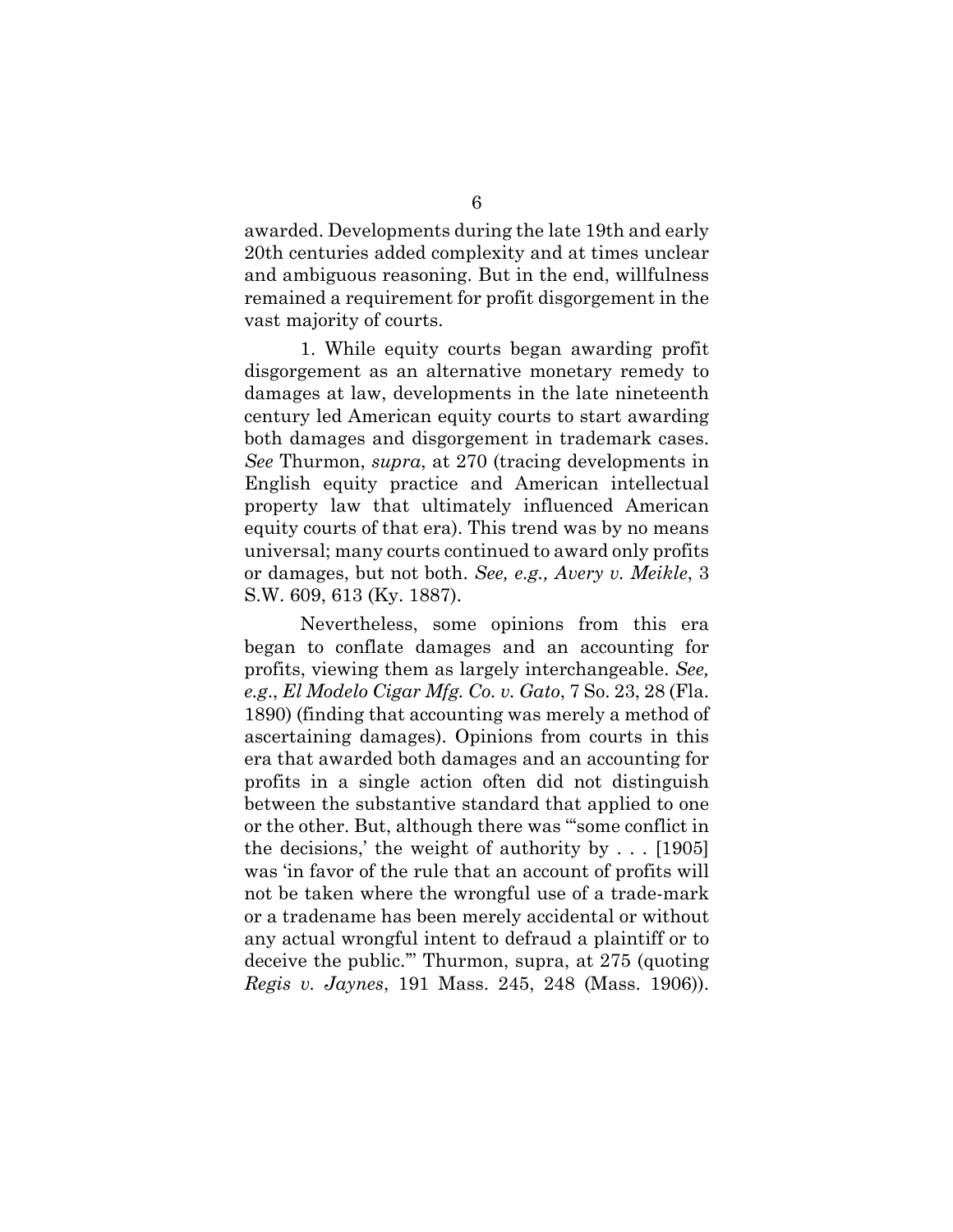Notably, the only examples of decisions Thurmon identified as dispensing with the requirement of willfulness were a single 1883 Alabama district court case, about which he concludes, "[n]o other cases were found that went this far," and dictum in a 1870 Maryland district court case. Thurmon, *supra*, at 275 n.141-42 and corresponding text; *see also*  Koelemay, supra, at 473 (noting that most cases from this era required a showing of fraudulent intent before profit disgorgement, regardless of whether the action sounded in trademark or unfair competition)

2. Around this same time, American equity courts began distinguishing between "technical" trademarks and other claims that sounded in unfair competition. This distinction mirrored the earlier one found in English courts between property-based actions in equity and fraud-based actions at law. McKenna, *supra*, at 1862.

Technical trademarks were "arbitrary or fanciful" terms applied to products in commerce. *Id*. Because technical trademarks were arbitrary in character, equity courts viewed them as being exclusively appropriated by the senior user. Junior mark users who engaged in "passing off" their product as the mark owner's by using the identical mark were assumed to be acting illegitimately, and thus willfully. *See Lawrence Mfg. Co.*, 138 U.S. at 549 ("If the absolute right belonged to plaintiff, then if an infringement were clearly shown, the fraudulent intent would be inferred"). In contrast, non-technical "trade names" largely comprised "surnames, geographic terms, [and] descriptive terms." McKenna, *supra*, at 1862. Because these terms were susceptible to legitimate uses by junior mark users, courts carefully examined the facts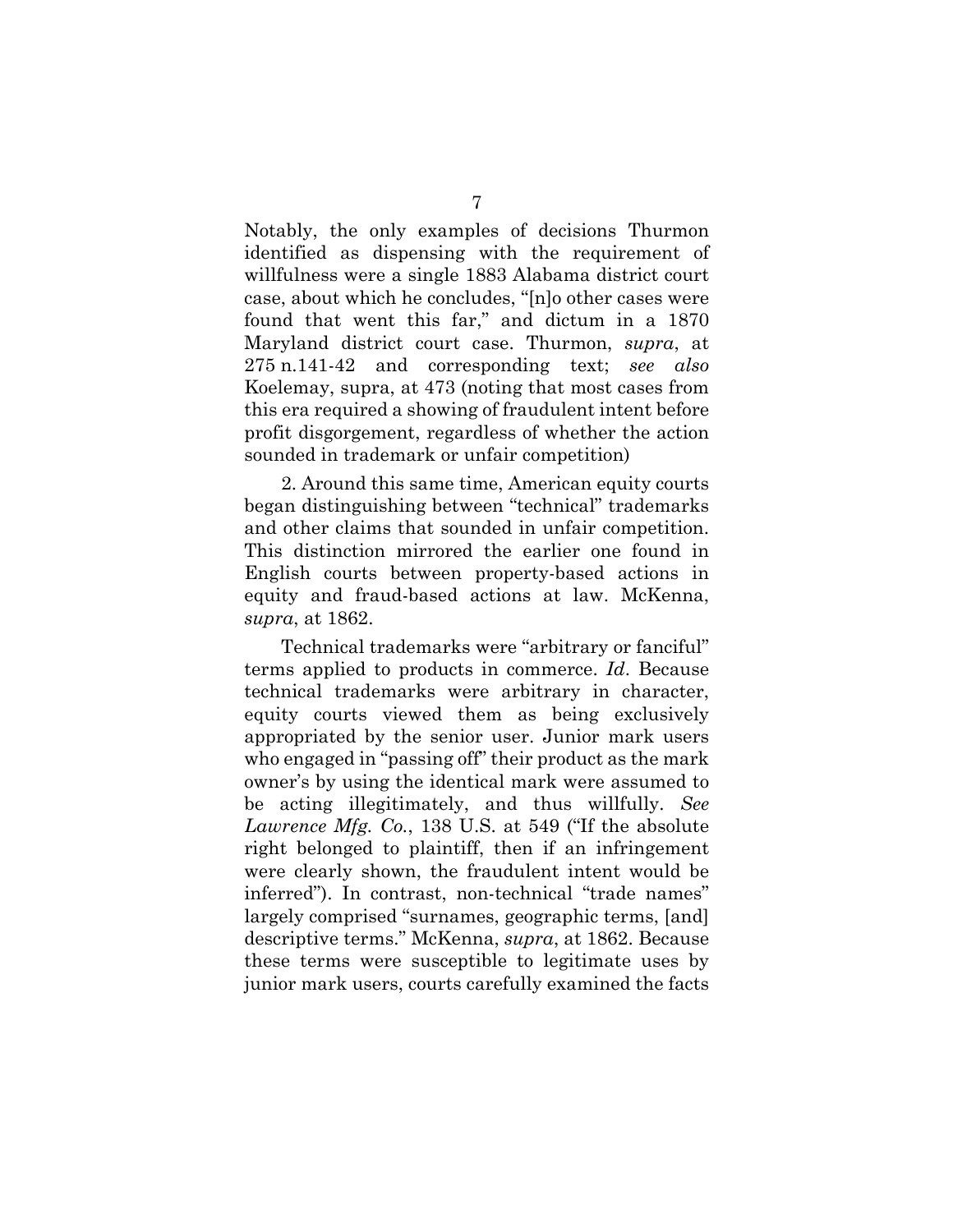for fraud in order to finely parse fair from unfair competition.

Consequently, courts required a showing of fraudulent intent before awarding an injunction in cases involving trade names but presumed intent when awarding injunctions in cases involving technical trademarks. Koelemay, *supra*, at 473. It was reasonable in technical trademark cases to presume that the defendant's profits were the plaintiff's because the whole cause of action was about passing off: using an identical mark in direct competition with the plaintiff to divert plaintiff's customers to the defendant. That is not something that occurs accidentally.

Presuming willfulness in those cases did not show that willfulness was not required. To the contrary, there would be no reason to presume willfulness if it *was not* a requirement. And the prevailing practice for accounting for profits was still centered on a proof of wrongful intent. Koelemay, *supra*, at 473 (noting that most cases from this era required a showing of fraudulent intent before awarding defendant's profits, regardless of the type of trademark).

3. Courts continued using these equity standards after passage of the 1905 Trademark Act even though the text of the Act made no mention of a scienter requirement for monetary recovery. *See Champion Spark Plug Co. v. Sanders*, 331 U.S. 125, 131 (1947) (finding, with reference to the 1905 Trademark Act, that an injunction was sufficient to satisfy the equities in the case because there was no evidence of fraud or palming off); *Straus v. Notaseme Hosiery Co*., 240 U.S. 179, 181 (1916) (even though defendant's imitation of plaintiff's mark was unfair, an accounting for profits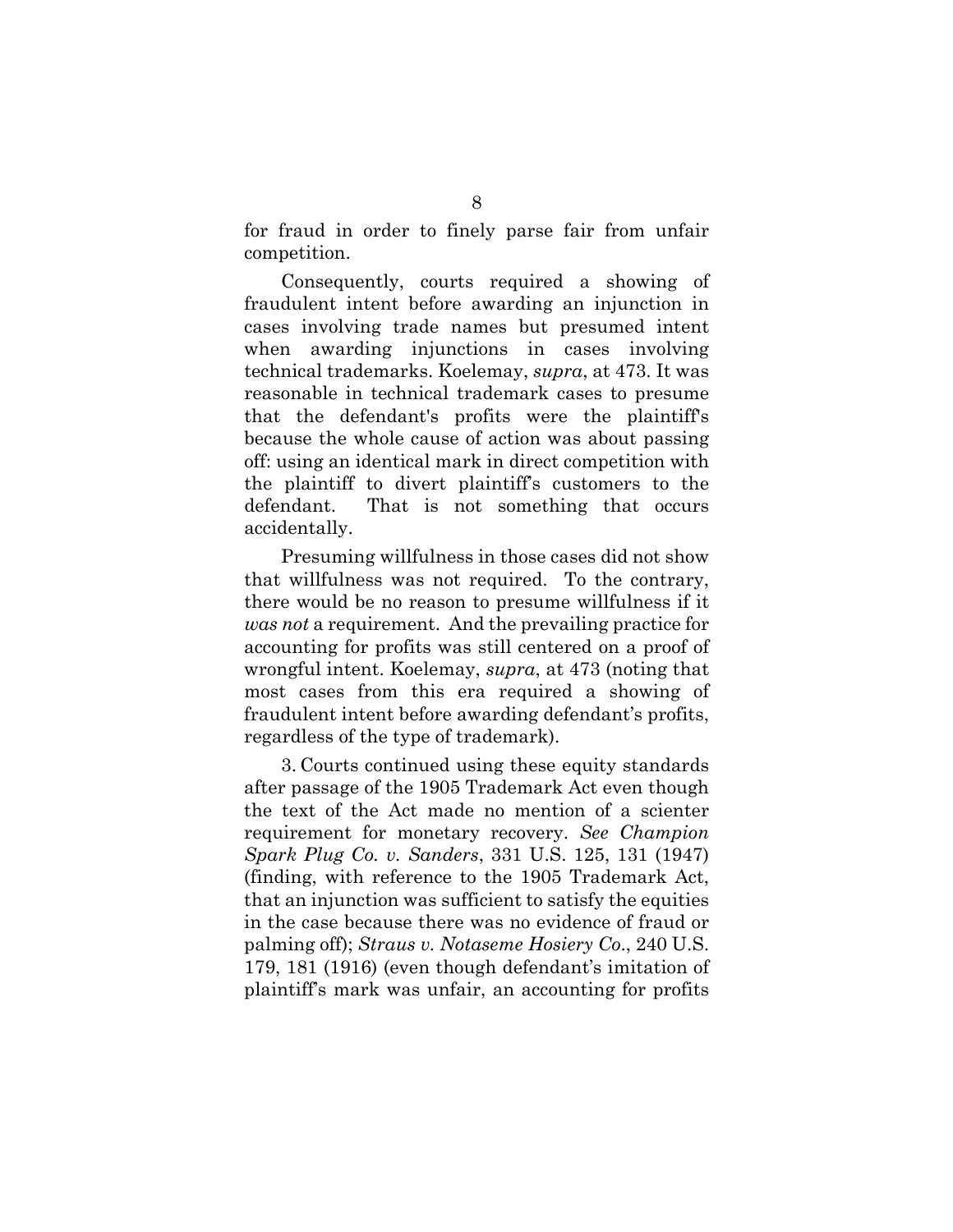was not justified because there was no evidence of deceit); *Regis*, 191 Mass. at 248.

Petitioner cites to *Hamilton-Brown Shoe Co. v. Wolf Bros. & Co.*, 240 U.S. 251, 253 (1916), and *Mishawaka Rubber Manufacturing Co. v. S.S. Kresge Co.*, 316 U.S. 203 (1942), as evidence that wrongful intent was not treated as a requirement for profit disgorgement. Pet. Br. 37-41. *Mishawaka* is inapposite as the Court was only "review[ing] the provision of the decree dealing with the measure of profits and damages," not the standard for infringement. 240 U.S. at 204-05. Similarly, the Court in *Hamilton-Brown Shoe* was focused on the appropriate measure of accounting, so there was no need to explicitly acknowledge that willfulness was required for profit disgorgement. In any event, the Court did reference the lower court's finding of fraudulent infringement when rejecting the Defendant's argument about the burden plaintiffs bear during an accounting for profits.

#### C. When the Lanham Act Was Adopted, Well-Established Equitable Principles Required Willfulness for Recovery of Profits

Thus, at the time of the adoption of the Lanham Act in 1946, "one could say with some certainty that a plaintiff in a trademark case had to prove deceptive intent to obtain a defendant's profits." Thurmon, supra, at 283-84 (finding "no cases" from 1905 to the enactment of the Lanham Act that awarded defendant's profits "absent evidence of willful infringement or some other form of bad faith."); *see also* RESTATEMENT (THIRD) OF UNFAIR COMPETITION, § 37 cmt. e ("courts generally require proof of intentional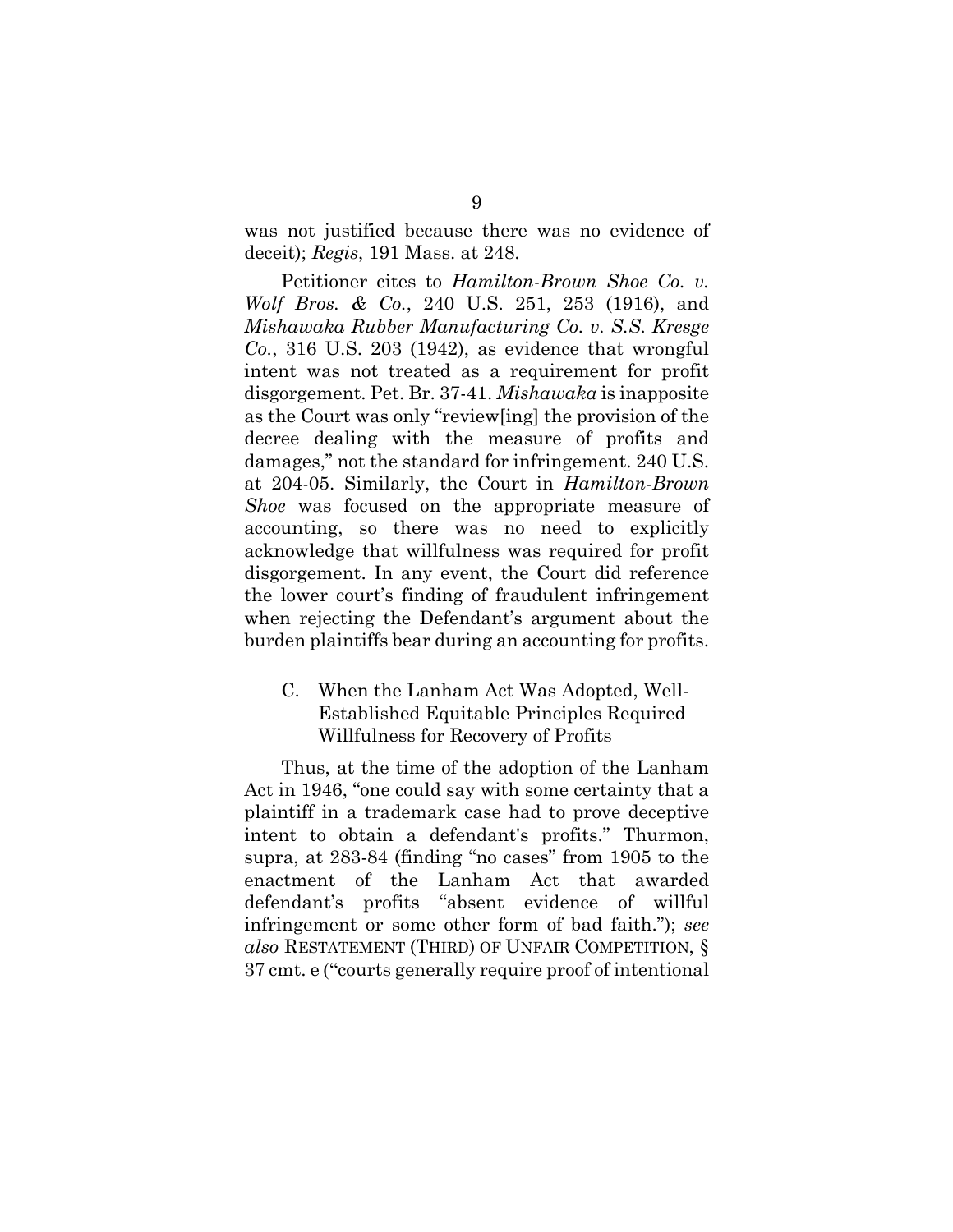misconduct as a prerequisite to an accounting of the defendant's profits").

A willfulness requirement as a "principle of equity" is thus part and parcel of the long tradition of equity practice around profit recoveries. In enacting the Lanham Act, Congress not only acted within the context of these common law principles, but in fact incorporated the then-current state of equitable jurisprudence by adding, for the first time, the express limitation that profits and other monetary remedies would be "subject to the principles of equity." 15 U.S.C. § 1117(a). The well-established principles existing at that time made willfulness a prerequisite for profit disgorgement. In determining the meaning of §1117(a), this Court should not interpret "principles of equity" in a way that contravenes this longstanding, well-established history and practice.

Cases interpreting the Lanham Act did not change that well-established rule. *See, e.g*., *Foxtrap Inc v. Foxtrap, Inc*., 671 F.2d 636, 641-42 (D.C. Cir. 1982) (finding that courts customarily require a plaintiff to show bad faith or willfulness before awarding profit disgorgement after surveying circuit and district court case law); *ALPO Petfoods, Inc. v. Ralston Purina Co*., 913 F.2d 958, 968 (D.C. Cir. 1990) (Thomas, J.) (award of defendant's profits "requires proof that the defendant acted willfully or in bad faith." (citing *Foxtrap*)).

#### II. THE 1999 AMENDMENT TO § 1117(a) DID NOT ALTER THIS WELL-ESTABLISHED WILLFULNESS REQUIREMENT

The Federal Circuit decision below properly rejected the argument that the 1996 addition to the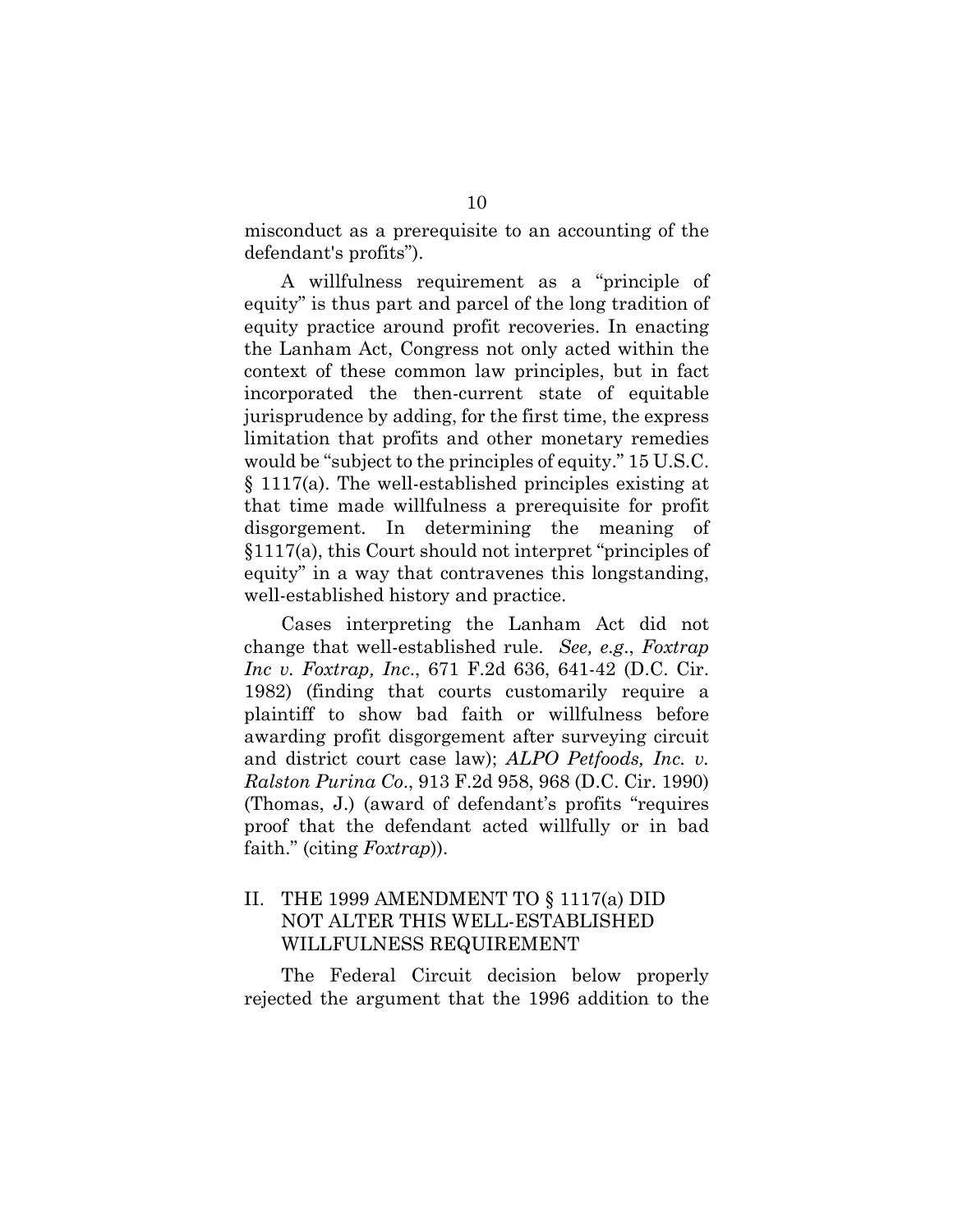Lanham Act of a cause of action for dilution and the clarifying Trademark Amendments Act of 1999. somehow, *sub silentio*, swept aside this wellestablished rule. First, the 1999 Amendment's context demonstrates that Congress' purpose was to clarify a previous omission in dilution remedies, not to alter long-standing remedies for  $§ 1125(a)$  trademark infringement. Second, Congressional silence about any intent to substantially change well-established remedies for § 1125(a) trademark infringement by way of a clarification to a different legal doctrine demonstrates that no such change was intended. Finally, the plain meaning of the amended text of § 1117(a) does not support an interpretation that willfulness is no longer required for profit disgorgement for § 1125(a) trademark infringement.

#### A. Congress Amended § 1117(a) to Correct an Earlier Omission, Not to Overturn Longstanding Equitable Principles Requiring Willfulness

The 1999 Amendment was intended to correct a drafting error in the 1996 Dilution Act). *See* Trademark Amendments Act of 1999, Pub. L. No. 106- 43, § 3, 113 Stat. 218-19. There is no reason to think Congress also intended this straightforward clarification to alter the well-settled principle that willfulness is required for profit disgorgement for trademark infringement under § 1125(a).

Courts do not consider a statute's text in a vacuum. Even if the text itself implies otherwise, "a reviewing court should not confine itself to examining a particular statutory provision in isolation" because "[t]he meaning—or ambiguity—of certain words or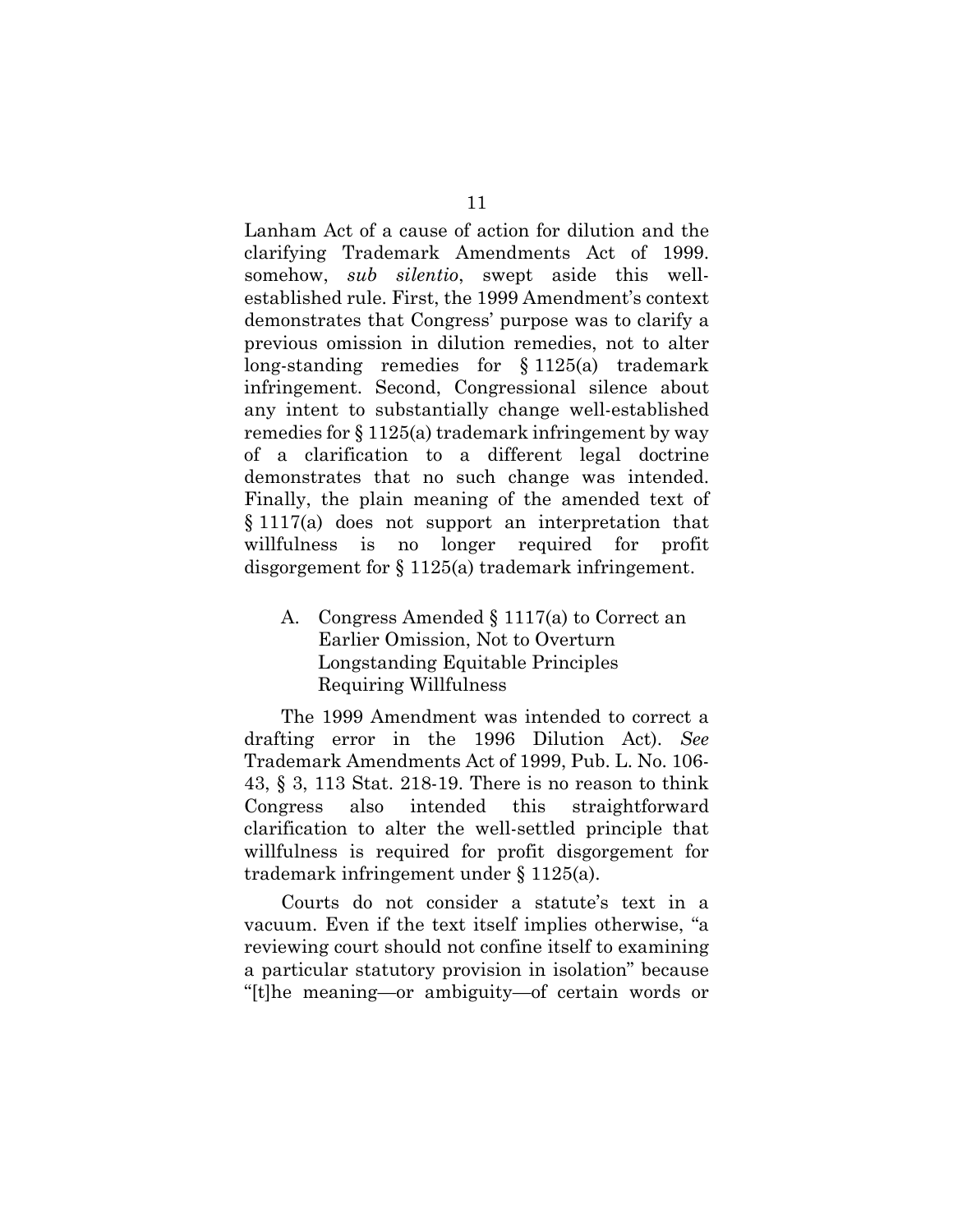phrases may only become evident when placed in context." *FDA v. Brown & Williamson Tobacco Corp*., 529 U.S. 120 (2000). It is a "fundamental canon of statutory construction that the words of a statute must be read in their context and with a view to their place in the overall statutory scheme." *Davis v. Michigan Dept. of Treasury*, 489 U.S. 803, 809 (1989).

Reading the statute's words in context includes considering its ultimate purpose. A provision's interpretation should not contradict the greater purpose of the statute. For example, in *Cook City. v. United States ex rel. Chandler*, this Court found it unlikely "Congress intended to repeal municipal liability sub silentio by the very Act it passed to strengthen the Government's hand in fighting false claims" despite the text arguably implying otherwise. 538 U.S. 119, 122 (2003). Likewise, in *United States v. O'Brien*, this Court noted Congress intended changes to the disputed statute to increase readability and "fix" a judicial holding, not make substantive changes to the statute itself. 560 U.S. 218, 235 (2010).

1. Petitioner's reading of the 1999 Amendment ignores its history and purpose. In late 1995, Congress passed the Dilution Act, which amended the Lanham Act to add a cause of action for trademark dilution under § 1125(c). Federal Trademark Dilution Act of 1995, Pub. L. No. 104-98, 109 Stat. 98 (1996). Congress intended to provide injunctive relief and, if the dilution was willful, monetary relief as possible remedies for trademark dilution. The 1996 statute provided that trademark owners are "entitled to remedies set forth in section 1117(a)" for willful infringements of their mark. But Congress erred by not also updating  $\S 1117(a)$ , which allowed at the time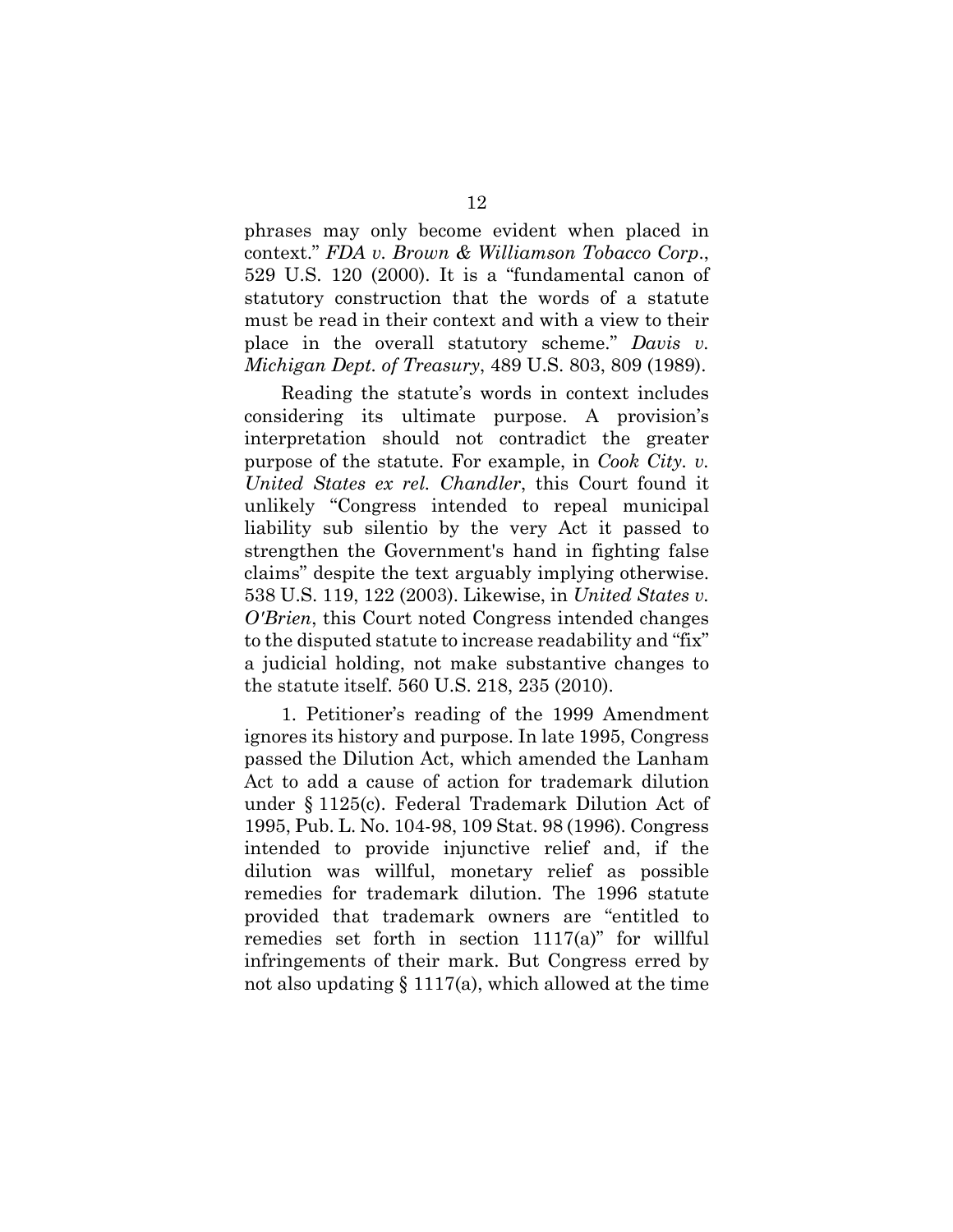monetary relief only for "a violation under section 1125(a)." Consequently, the Dilution Act did not technically provide the intended monetary relief for willful trademark dilution.

The 1999 Amendment corrected this error in the Dilution Act. In the Amendment, Congress altered § 1117(a) to provide that trademark owners may receive monetary relief for "a violation under § 1125(a) or (d) of this title or a willful violation under § 1125(c) of this title." The legislative history for the 1999 Amendment contains no indication Congress intended to alter the framework for determining monetary relief for trademark infringement under § 1125(a) by adding this phrase. *See* H.R. Rep. No. 106-250, at 6 (1999). In fact, there is no indication Congress intended the addition to have any effect other than correcting its earlier omission when it passed the Dilution Act. *See id.* ("Section three seeks to clarify that in passing the Dilution Act, Congress did intend to allow for injunctive relief and/or damages against a defendant found to have willfully intended to engage in commercial activity that would cause dilution of a famous trade-mark.").

2. The notion that Congress intended to eliminate the willfulness requirement with respect to  $\S 1125(a)$ violations through the 1999 Amendment has the purpose of the Amendment exactly backward. The remedy provision of the Dilution Act and of the 1999 Amendment worked to *limit* the remedies available to trademark owners, specifying that they could not receive *any monetary damages* for dilution of their marks unless the dilution was willful. But accepting Petitioner's argument that the Amendment implicitly eliminated any willfulness requirement for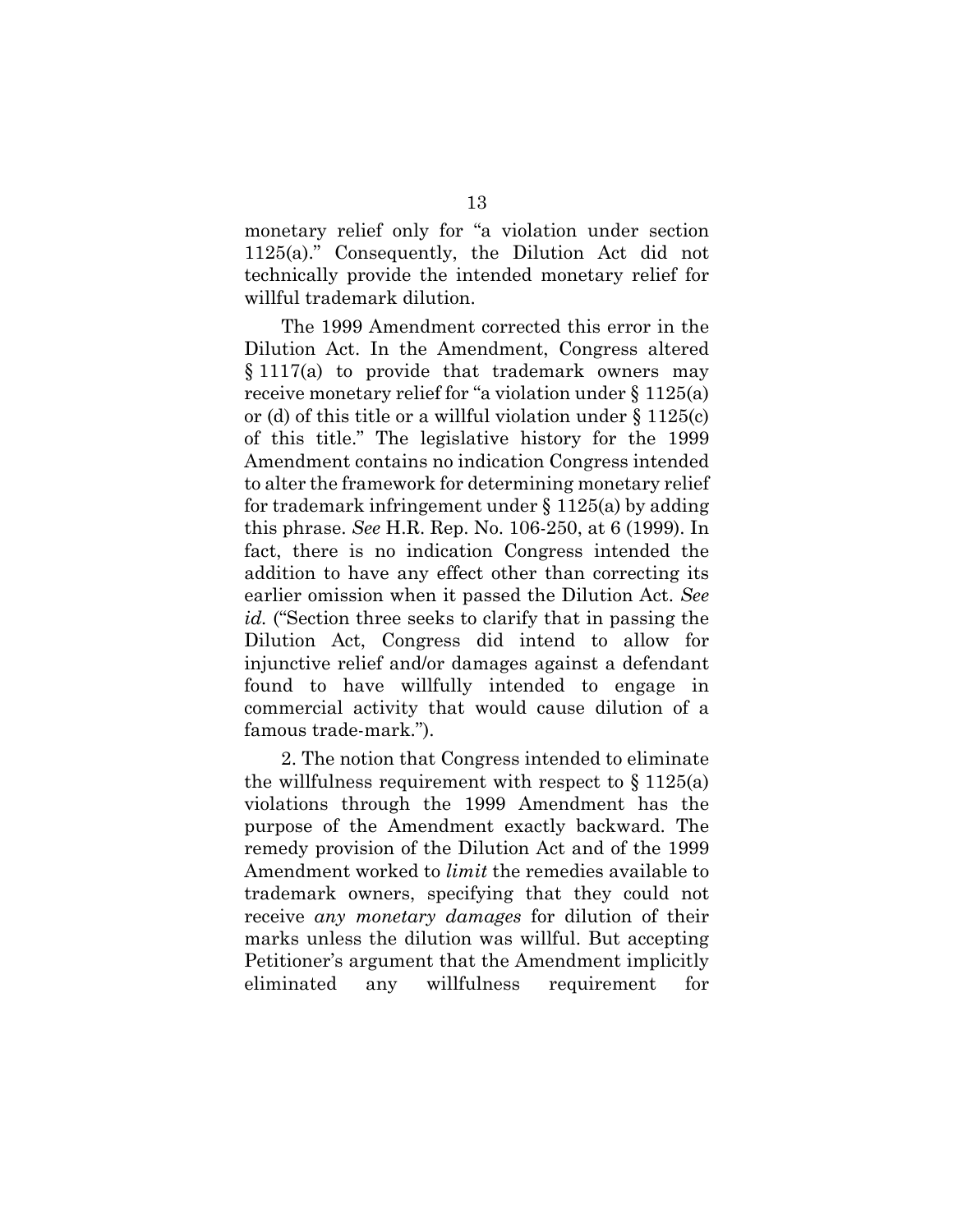infringement under § 1125(a) would dramatically *expand* the scope of monetary relief in trademark cases. Following this Court's reasoning in *Cook City*, it is difficult to fathom that Congress would, silently and entirely by implication, *increase* monetary relief for trademark infringement in the same amendment where it carefully *limited* monetary relief for dilution.

#### B. Congress Gave No Indication That It Intended the Amendment to Eliminate the Well-Established Willfulness Requirement

Congress provided no indication whatsoever that it intended the 1999 Amendment to work a fundamental and drastic change to the willfulness prerequisite for profit disgorgement for the separate tort of trademark infringement under § 1125(a). If true, there would be no better example than this of Congress "hid[ing] elephants in mouseholes." *Whitman v. Am. Trucking Ass'ns*, 531 U.S. 457, 468 (2001).

Congress must be explicit, not completely silent, when it intends to implement a substantive change. *O'Brien*, 560 U.S. at 231 (citing *Dir. of Revenue v. CoBank ACB*, 531 U.S. 316, 318 (2001)) ("Congress does not enact substantive changes *sub silentio*."); *see, e.g.*, *Brown & Williamson Tobacco Corp.*, 529 U.S. at 160 ("[W]e are confident that Congress could not have intended to delegate a decision of such economic and political significance to an agency in so cryptic a fashion"). "'[A] major departure from the long tradition of equity practice should not be lightly implied."' *eBay Inc. v. MercExhange, L.L.C.*, 547 U.S. 388, 391 (2006) (quoting *Weinberger v. Romero-Barcelo*, 456 U.S. 305, 320 (1982)).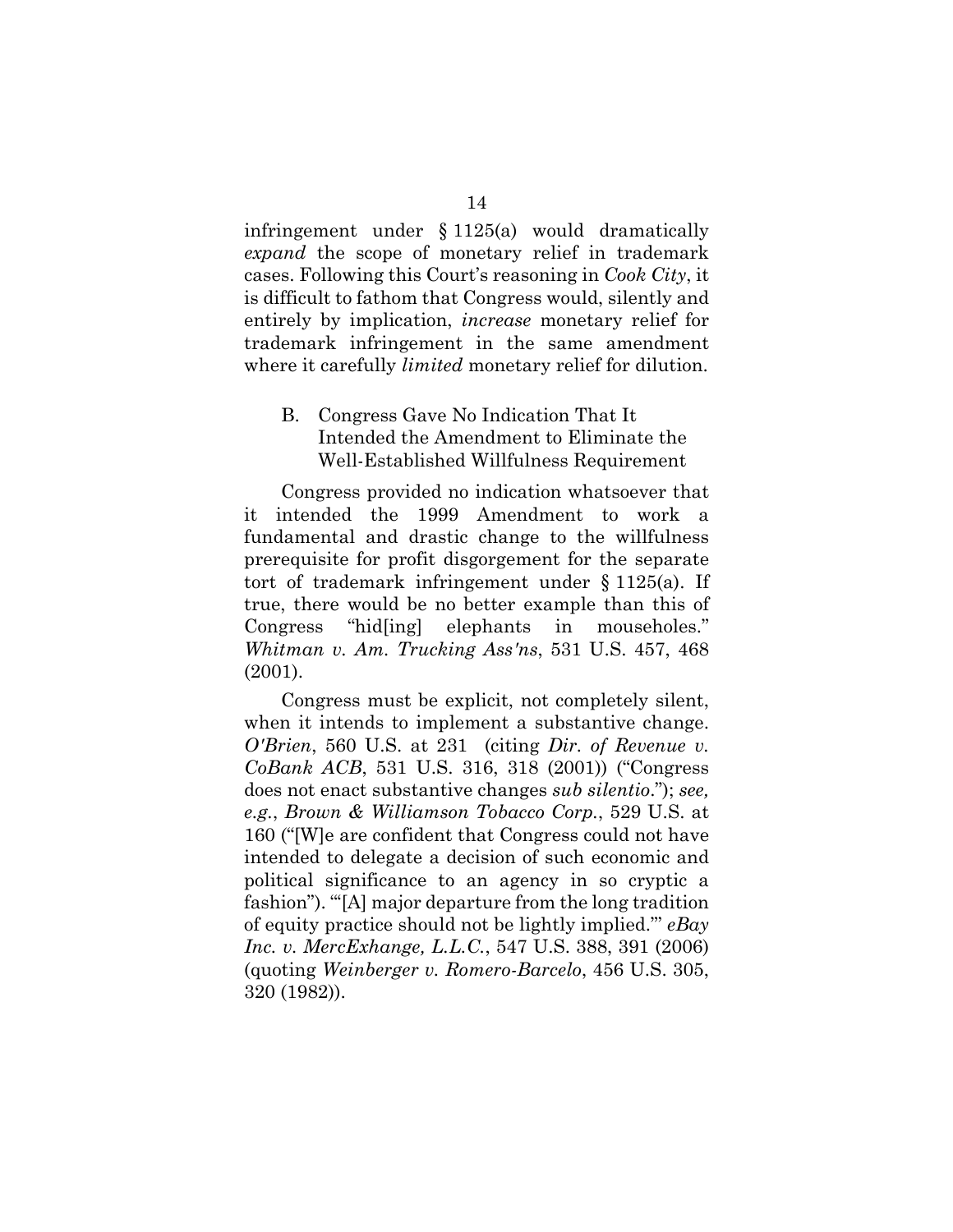Even in cases where the text itself implies such a substantial change, this Court has been hesitant to decide that Congress intended to overturn established jurisprudence without an explicit indication. *See United States v. Madigan,* 300 U.S. 500, 506 (1937) (citing *United States v. Munday*, 222 U.S. 175, 182 (1911); *Ibanez v. Hong Kong Banking Corp.*, 246 U.S. 621, 626 (1918)) ("The modification by implication of the settled construction of an earlier and different section is not favored."); *see also* A. Scalia & B. Garner, Reading Law 331 (2012) ("A clear, authoritative judicial holding on the meaning of a particular provision should not be cast in doubt and subjected to challenge whenever a related though not utterly inconsistent provision is adopted in the same statute or even in an affiliated statute").

Direct modifications to a statute itself for clarifying purposes, such as deleting or adding phrases to it, are not alone sufficient to show Congress intended to change the statute's substance. *See Helsinn Healthcare S.A. v. Teva Pharm. USA, Inc.*, 139 S. Ct. 628, 633-34 (2019) (adding the phrase 'or otherwise available to the public' was not sufficient "to conclude Congress intended to alter the meaning" of 'on sale,' a reenacted term with "a settled meaning"); *CoBank ACB*, 531 U.S. at 318 (refusing to interpret deleted language from the Farm Credit Act to mean Congress had "eliminated the States' ability to collect revenue from the banks *sub silentio,*" undermining "the Act's more than 50-year history"). A "structural or stylistic" change to a statute is also not the sort of necessary "clear indication" required to show that Congress intended to change its meaning. *United States v. O'Brien,* 560 U.S. 218, 231-32 (citing *Grogan v. Garner*, 498 U.S. 279 (1991)).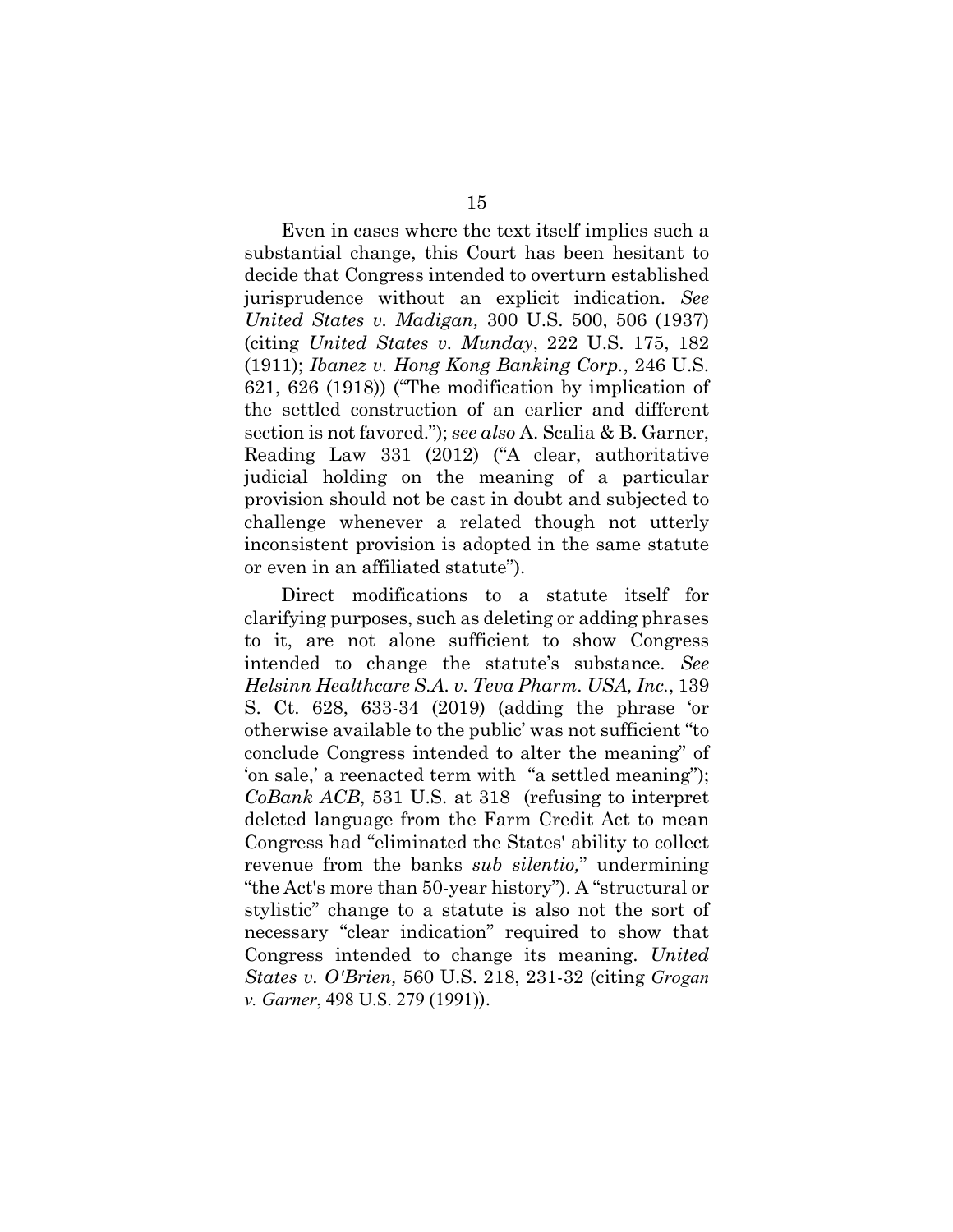Petitioner's interpretation of the 1999 Amendment requires believing Congress, entirely by implication, intended to change the well-established prerequisite of willfulness for profit disgorgement in cases of trademark infringement under § 1125(a). That would have been a fundamental and highly substantial change, one that Congress would not enact *sub silentio*.

#### C. The Plain Text of § 1117(a) Supports a Continued Willfulness Requirement

Finally, even if this Court were to ignore the history, context, and purpose of the statute altogether, a plain reading of the text of § 1117(a) does not show that the addition of the new word "willful" in reference to dilution somehow eliminates any requirement of willfulness for disgorgement of profits for infringement under § 1125(a). Instead, the meaning of "willful" in this context is much simpler and less mysterious.

The dilution statute makes clear that, in order to recover *any* monetary relief for dilution – damages, litigation costs, or defendant's profits – the dilution must be willful. The statute distinguishes dilution in this respect from trademark infringement, for which plaintiffs may recover their own lost sales without proof of intent. In other words, willfulness is required for *any form of monetary relief* for dilution but is only required to award defendant's profits for trademark infringement. This meaning is reinforced by the fact that, at least since the Lanham Act's passage, willfulness has not been a prerequisite for actual damages for infringement, but it expressly is for dilution.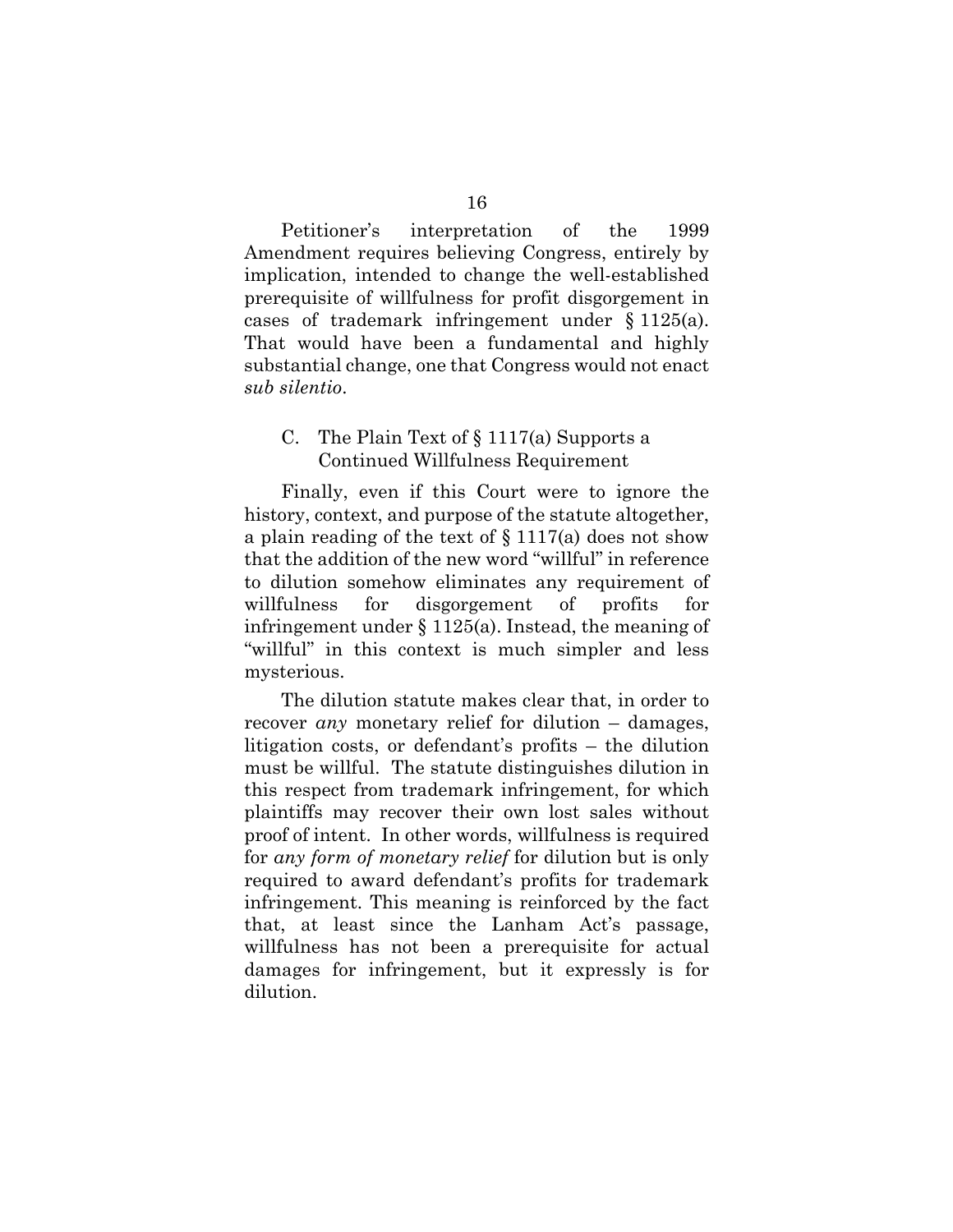The placement of the term "willful" in the statute supports that reading. As amended,  $\S 1117(a)$ provides,

> When a violation of any right of the registrant of a mark registered in the Patent and Trademark Office, a violation under section 1125(a) or (d) of this title, or a willful violation under section 1125(c) of this title, shall have been established in any civil action arising under this chapter, the plaintiff shall be entitled, subject to the provisions of sections 1111 and 1114 of this title, and subject to the principles of equity, to recover (1) defendant's profits, (2) any damages sustained by the plaintiff, and (3) the costs of the action.

The amended statute separates monetary relief considerations for trademark violations into two categories, those "under section 1125(a) or (d)" and those "under section 1125(c)," trademark dilution. And there are three possible types of monetary relief: disgorgement of profits, damages, and litigation fees. All three types of monetary relief for both categories of violations are "subject to the principles of equity."

The amendment to  $\S 1117(a)$  explicitly requires "willful" trademark dilution for a dilution plaintiff to receive any monetary relief. In contrast, willfulness is not explicitly required for monetary relief from trademark violations under § 1125(a) and (d). But all forms of monetary relief remain "subject to the principles of equity." The natural reading of the statute is therefore that (1) dilution plaintiffs cannot recover any money unless the dilution was willful,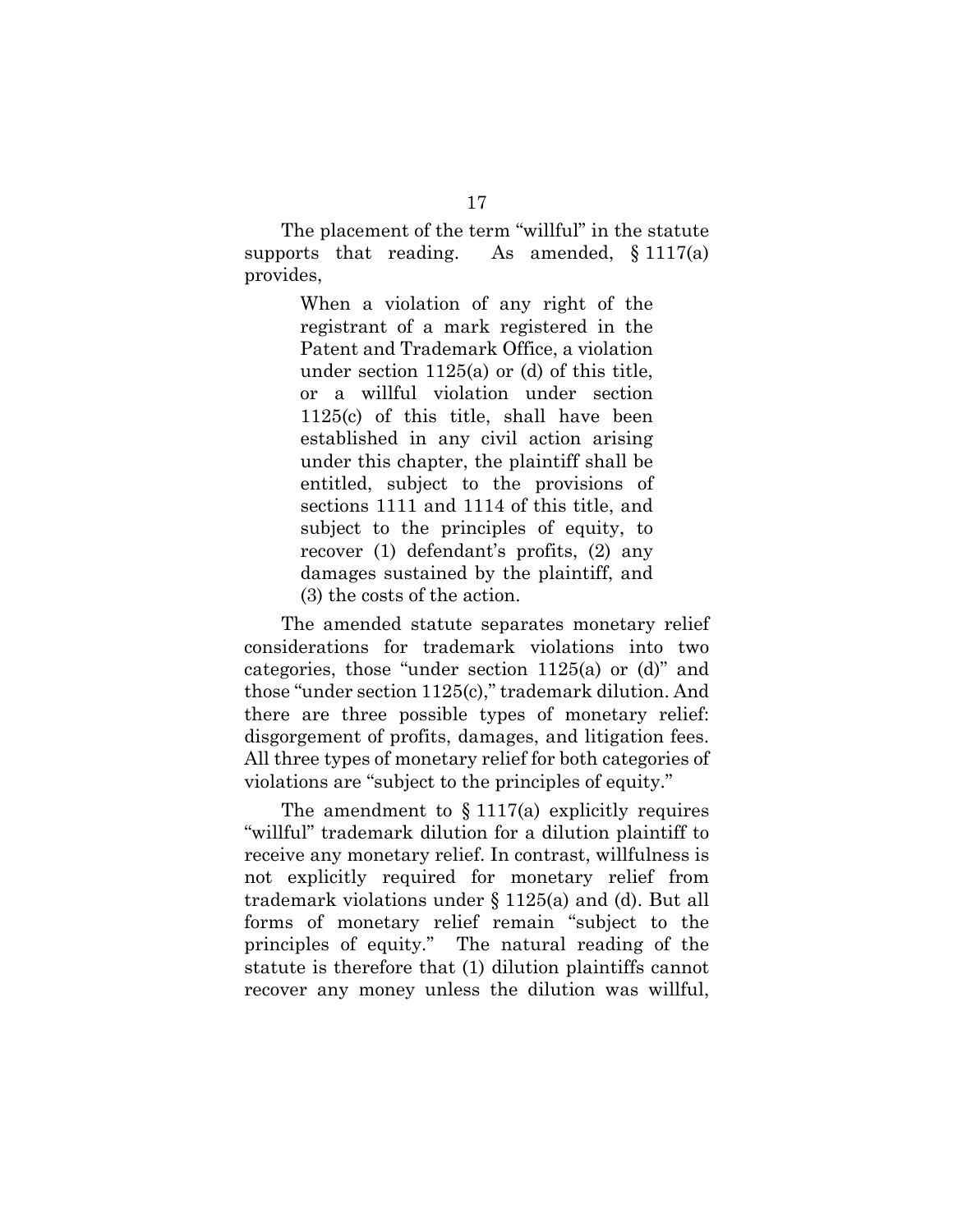while (2) trademark infringement plaintiffs can recover money according to traditional equitable jurisprudence. And as we have seen, traditional equity jurisprudence requires conscious wrongdoing before disgorging profits.

Indeed, Petitioner's reading of the statute would read the term "subject to principles of equity" out of the statute. If Congress intended to fundamentally remake trademark remedies to contradict centuries of equity jurisprudence, it would not have kept the requirement that courts should apply those principles.

Under traditional principles of equity, willfulness is not required to recover damages or litigation fees for trademark infringement under § 1125(a) and (d). But willfulness is required for profit disgorgement. By not including the word "willful" for violations under § 1125(a) and (d) but retaining the requirement to apply the principles of equity, the statute allows for the three types of monetary relief to be treated differently subject to these well-established equitable principles.

#### III. SOUND POLICY REASONS SUPPORT CONTINUING TO REQUIRE WILLFULNESS AS A PREREQUISITE FOR PROFIT AWARDS

Compelling policy considerations support reading § 1117(a) to continue to limit the award of a defendant's profits to cases of willfulness or bad faith on the part of the infringer. Disgorgement of profits regularly provides a windfall to plaintiffs. It is a powerful and, at times, extreme remedy that must be applied with great care. Limiting its use to cases of willful infringement or conscious wrongdoing is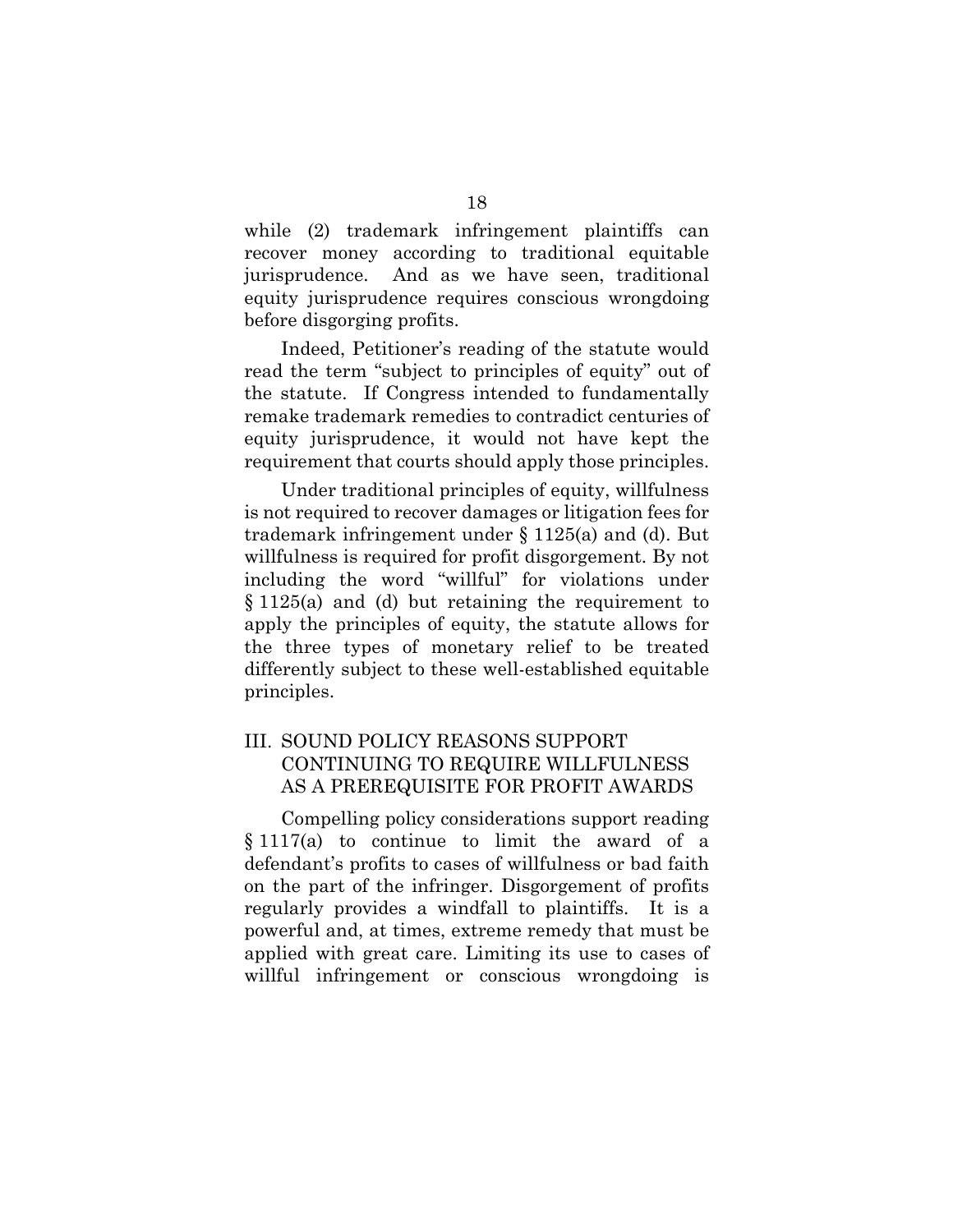essential to prevent it from disrupting the balance the trademark system seeks to maintain.

Eliminating the willfulness prerequisite and allowing recovery of profits from even innocent infringers would cause significant harm in many cases. It would unjustly enrich plaintiffs and disproportionately punish defendants with awards that far exceed any measure of the actual damages needed for appropriate compensation. And it would create strong and perverse incentives for plaintiffs to engage in strategic and abusive litigation practices that would have far more to do with leveraging the powerful threat of massive remedies to force costly settlements of meritless cases or to drive up recoveries than with genuine redress for infringement.

1. Trademarks protect a company's good will or brand equity. Consumers use trademarks as a shorthand to identify desired product attributes, including quality, features, and intangibles like cultural cachet. A trademark infringement thus gives rise to two harms: (1) a public harm in the form of misinformation or fraud perpetuated on the market that serves to confuse consumers; and (2) a private harm to the party whose trademark was infringed. Private harm can take the form either of trade diversion or of the defendant's misappropriation of good will and value that was ultimately generated by the plaintiff. Modern trademark law is a strict liability regime; upon a showing of "likelihood of confusion," liability attaches whether or not the defendant intended to confuse consumers.

The Lanham Act provides for injunctions, damages, and an accounting for profits as remedies for proven infringement. Trademark remedies must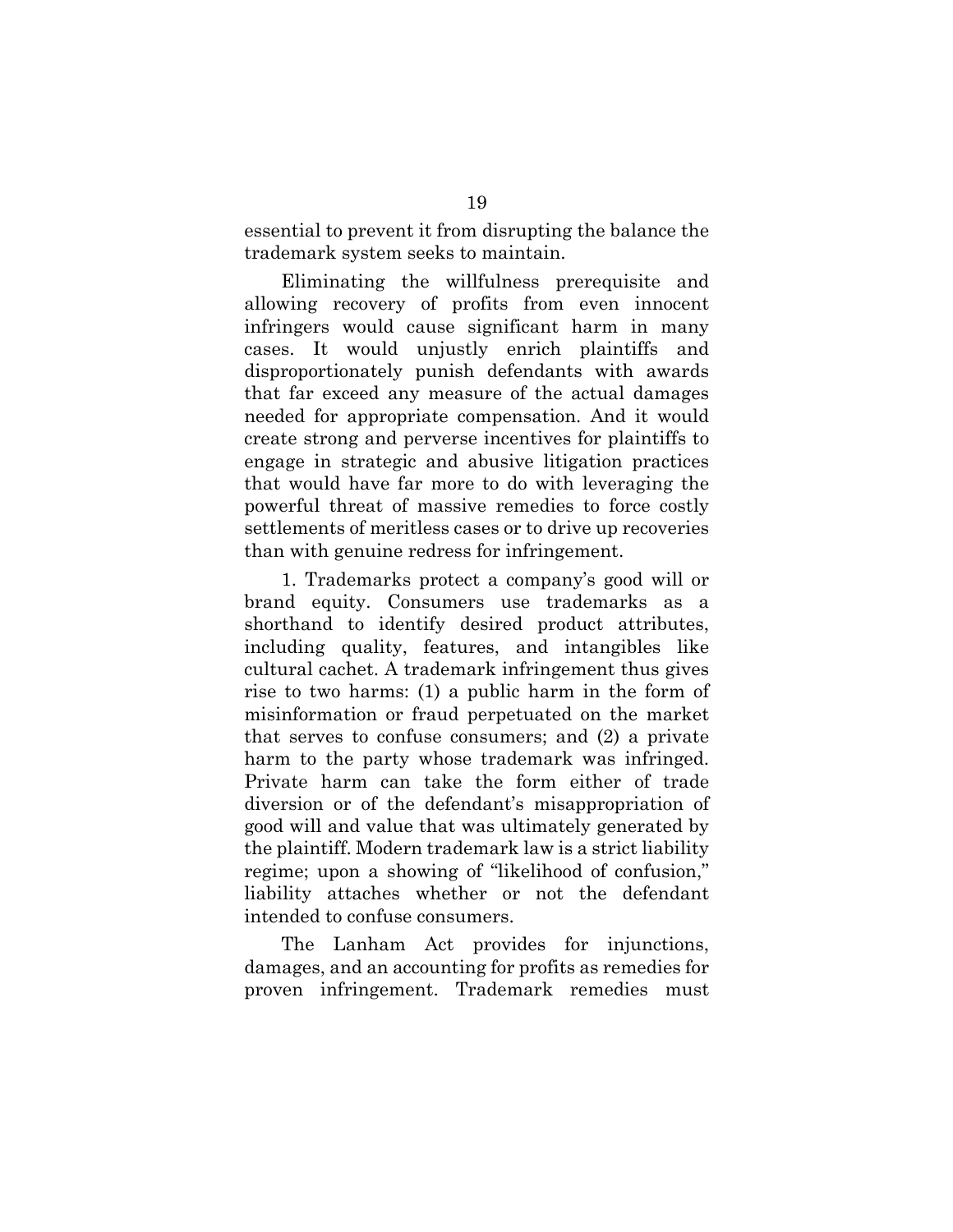balance the need to deter malicious or willfully bad faith conduct with the need avoid chilling legitimate forms of competition and commerce. Continuing to limit profit disgorgement only to cases of willful infringement will protect that balance and ensure more socially optimal outcomes compared to a world where willfulness is not a prerequisite.

2. Profit disgorgement is suited to situations of bad faith where deterrence is the primary goal. While compensatory rationales have sometimes been wrapped up with awards of profits, an accounting for profits is inherently centered on defendants' gains and not plaintiffs' losses, making it a poor mechanism for compensating plaintiffs. Because plaintiffs need only prove gross sales before the burden shifts to defendants to establish deductible costs, there is a substantial risk of overcompensation. The risk is particularly great where, as in this case, the plaintiff's product is only one component of a larger product. In such cases, the apportionment of value is extremely difficult and awarding profits under a compensatory rationale will lead to plaintiffs recovering often far more than the actual value misappropriated by defendants. The resulting unjust enrichment for plaintiffs and excessive payments by defendants undermines the balance of the trademark remedy system.

That defendants often have to pay more than their net gains from infringement is far less of an issue when willfulness is a bar to profit disgorgement. The ex ante risk that a willfully infringing defendant may have to disgorge profits acts to deter socially undesirable behavior. On the other hand, if unconscious or innocent infringers are at risk of profit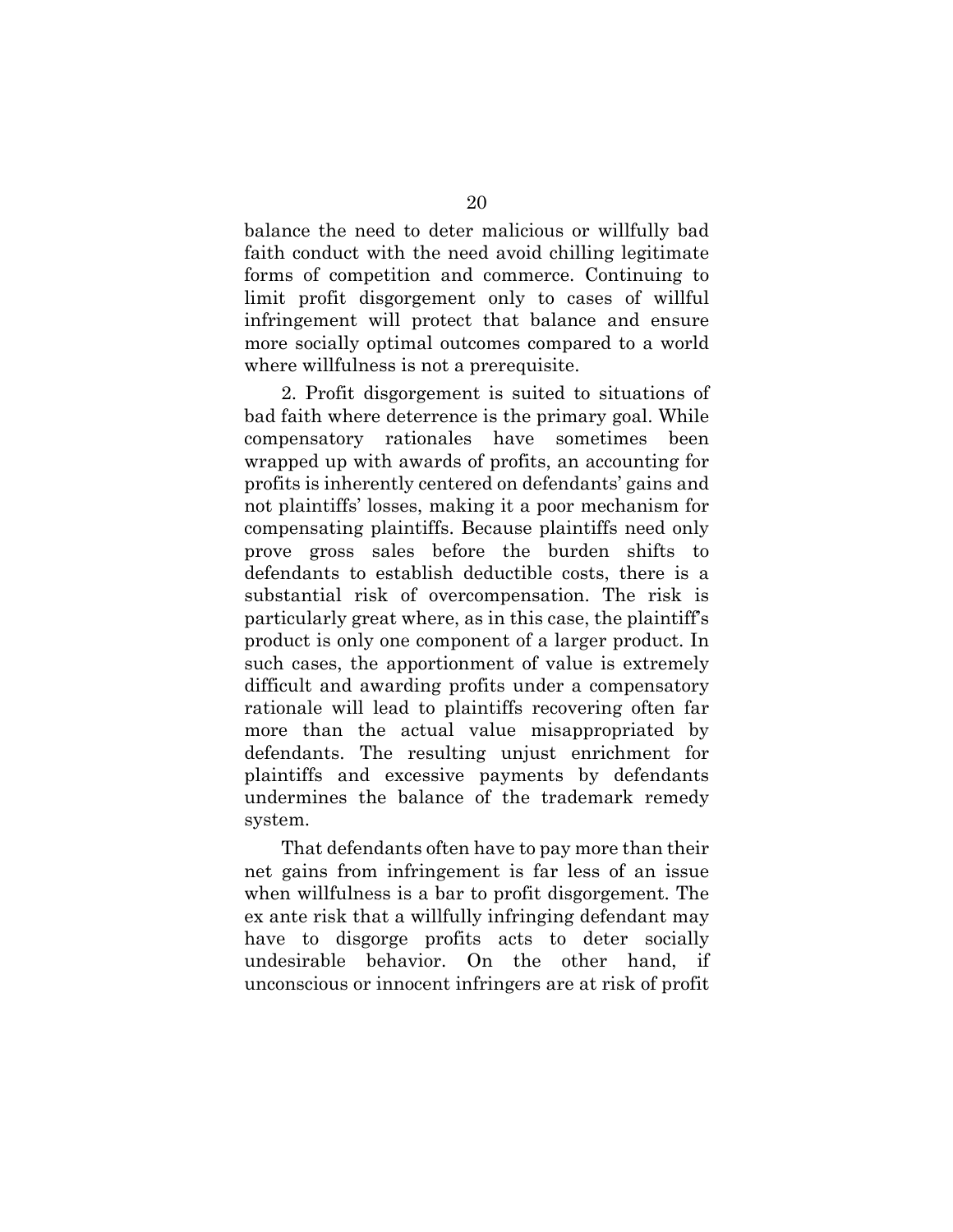disgorgement, possibly far in excess of any actual harm caused, they may be chilled from engaging in legitimate competition or desired commercial activity. *See* RESTATEMENT (THIRD) OF UNFAIR COMPETITION, § 37 cmts. e ("application of the accounting remedy to uses undertaken in good faith can chill lawful behavior . . . thus effectively expanding the scope of the plaintiff's trademark rights."). To avoid such chilling, innocent infringement is better remedied after the fact in the form of damages and injunctive relief.

Damages compensate for the private harm caused by infringement. Injunctions stop the infringement that is causing the public and private harms. These remedies are generally available without a showing of willfulness. Against this backdrop, requiring willfulness for an accounting of profits sets up a clear scheme where plaintiffs have readily available remedies for stopping infringing activity and recovering an approximation of their losses, and the trademark system has a mechanism for deterring bad faith behavior upfront while ensuring that willful actors do not benefit financially from their behavior on the backend.

3. Permitting awards of a defendant's profits for innocent or other non-willful infringement also creates powerful perverse incentives for trademark plaintiffs to engage in abusive litigation tactics. The threat of an award that is vastly in excess of any harm suffered by the plaintiff, and in excess of any gain to the defendant that is *actually attributable to the infringement*, gives a plaintiff extraordinary leverage to coerce innocent infringers into costly settlements that far exceed any measure of genuine harm or compensation. And, as the facts of this case illustrate,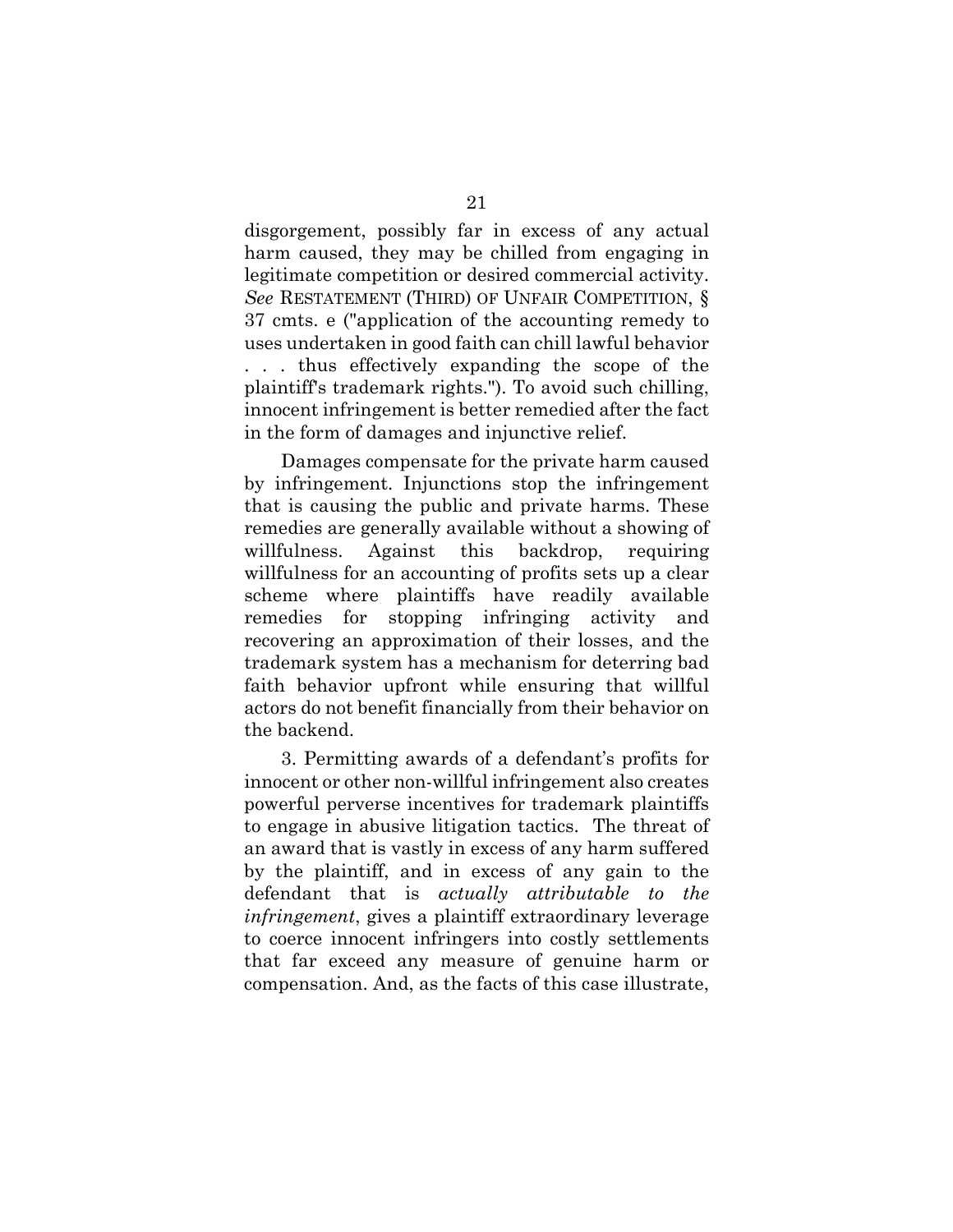plaintiffs may have incentives to engage in other harmful gamesmanship. They might choose to wait to threaten or institute litigation until immediately before periods of high-sales volume, where the damage caused by a threatened profits award would be the most devastating to a defendant. Or they may choose to delay pursuing trademark infringement of which they become aware to drive up the amount of profits they can recover based on the infringer's ongoing sales.

Indeed, trademark "trolls" and bullying of smaller defendants are already a problem in trademark law, just as they were in patent law before this Court required that courts apply principles of equity in granting patent remedies. *eBay* 547 U.S. at 391. *See*  Leah Chan Grinvald, *Shaming Trademark Bullies*, 2011 Wisc. L. Rev. 625; Mark A. Lemley, *Fame, Parody, and Policing in Trademark Law*, 2019 Mich. St. L. Rev. 1, 2 ("Trademark owners regularly overreach. They make extremely broad claims for their marks, trying to control simple shapes, words, or even letters regardless of context"); Kenneth L. Port, *Trademark Extortion: The End of Trademark Law*, 65 Wash. & Lee L. Rev. 585, 588-91 (2008) (describing trademark "strike suits").

While these risks may be outweighed by the need for deterrence and avoiding unjust enrichment in cases where an infringer acts willfully and in bad faith, there is no benefit and only harm in allowing these risks in the case of innocent infringers or those acting without willfulness or other bad faith.

The risk of bullying also explains why this Court should reject the effort to recast willfulness as merely one factor supporting profit disgorgement. Besides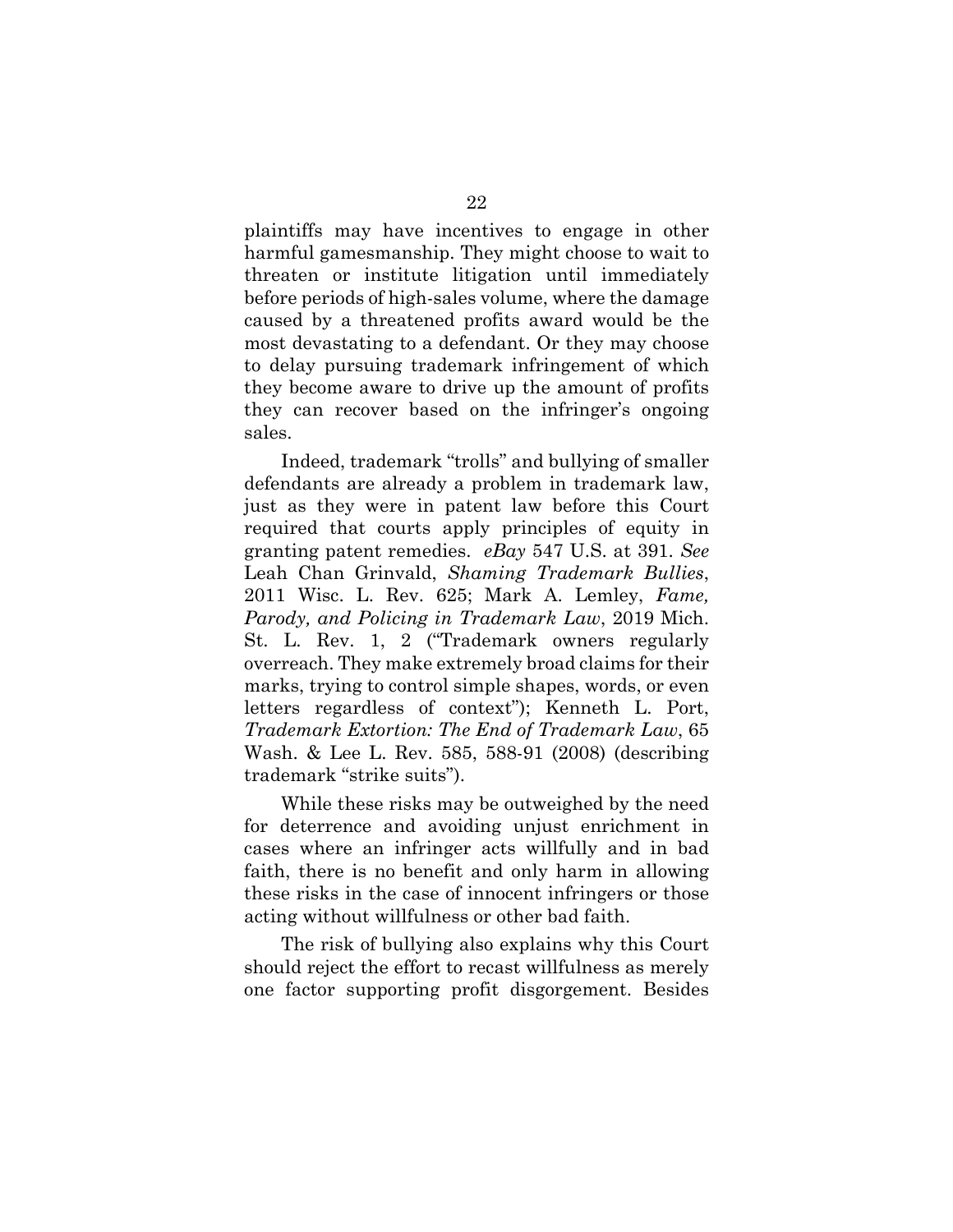contradicting historical practice and the text of the statute, such an approach would leave innocent infringers open to the risk of extortion by trademark trolls. Because they could never be sure they wouldn't face disgorgement regardless of their belief in the legality of their conduct, the safest thing to do under such an uncertain regime is to settle even meritless suits. See, e.g., William McGeveran, *Rethinking Trademark Fair Use*, 94 IOWA L. REV. 49, 52 (2008) ("The lethal combination of uncertain standards with lengthy and costly litigation creates a classic chilling effect upon the unlicensed use of trademarks to facilitate speech, even when such uses are perfectly lawful."); Glynn S. Lunney, Jr., *Two-Tiered Trademark*, 56 HOUS. L. REV.. 295, 297 (2018) ("[T]he party that cannot afford the high and increasing cost of participation in the trademark system loses . . . not because justice . . . dictates that they lose[,] but because they cannot afford to participate in the system. . . . [R]esolution will turn solely on which party can afford to litigate."); Grinvald, 2011 WISC. L. REV. at 652 (explaining how the costs of rebuffing "trademark bullies" makes "ceasing to use the trademark at stake without a battle" perhaps the least expensive option). There is nothing equitable about those results.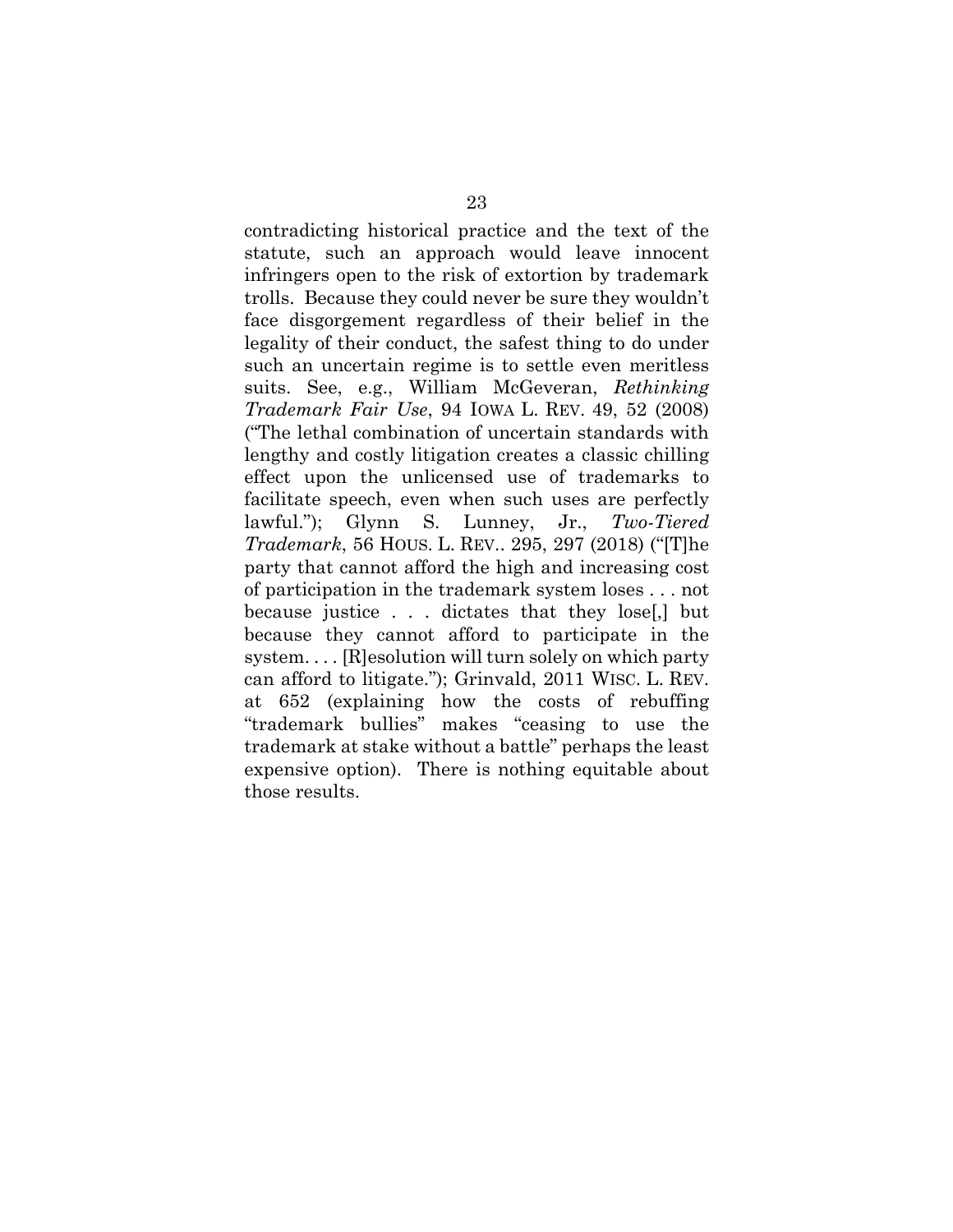#### **CONCLUSION**

This Court should affirm the Federal Circuit and hold that willfulness remains a requirement for disgorgement of a defendant's profits in a trademark infringement case.

Respectfully submitted,

Phillip R. Malone *Counsel of Record* JUELSGAARD INTELLECTUAL PROPERTY AND INNOVATION CLINIC MILLS LEGAL CLINIC AT STANFORD LAW SCHOOL 559 Nathan Abbott Way Stanford, CA 94305 (650) 725-6369 pmalone@law.stanford.edu

Mark A. Lemley STANFORD LAW SCHOOL 559 Nathan Abbott Way Stanford, CA 94305 (650) 723-4605 mlemley@law.stanford.edu

December 4, 2019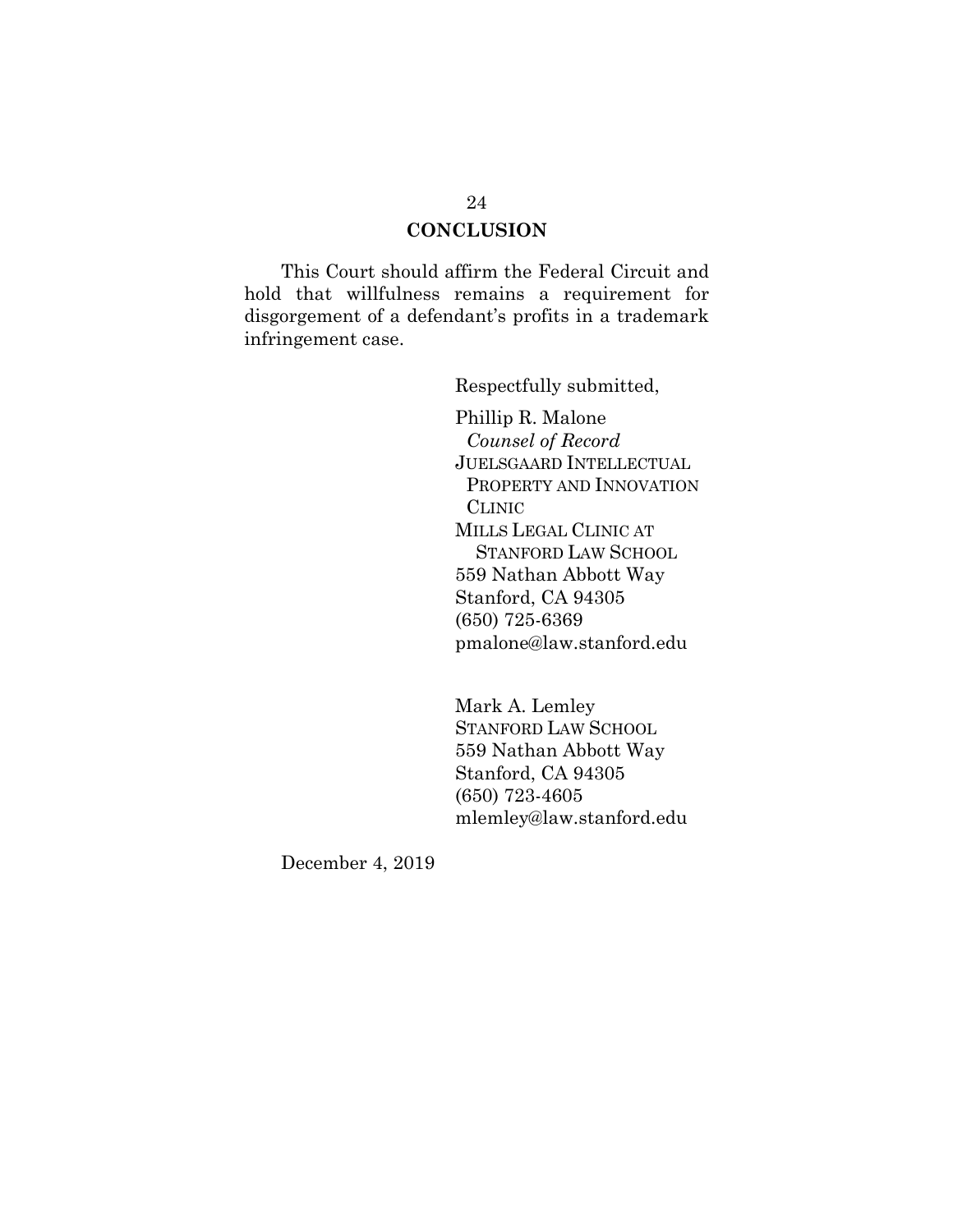#### **APPENDIX**

*Amici curiae* are the law professors listed below. Affiliation is provided for identification purposes only; all signatories are participating in their individual capacity and not on behalf of their institutions.

**Professor Mark Bartholomew** University at Buffalo School of Law

**Professor Thomas F. Cotter** University of Minnesota Law School

**Professor Deven R. Desai** Georgia Institute of Technology Scheller College of Business

**Professor Stacey Dogan** Boston University School of Law

**Professor Brian L. Frye** University of Kentucky College of Law

**Professor William Gallagher** Golden Gate University School of Law

**Professor Marc H. Greenberg** Golden Gate University School of Law